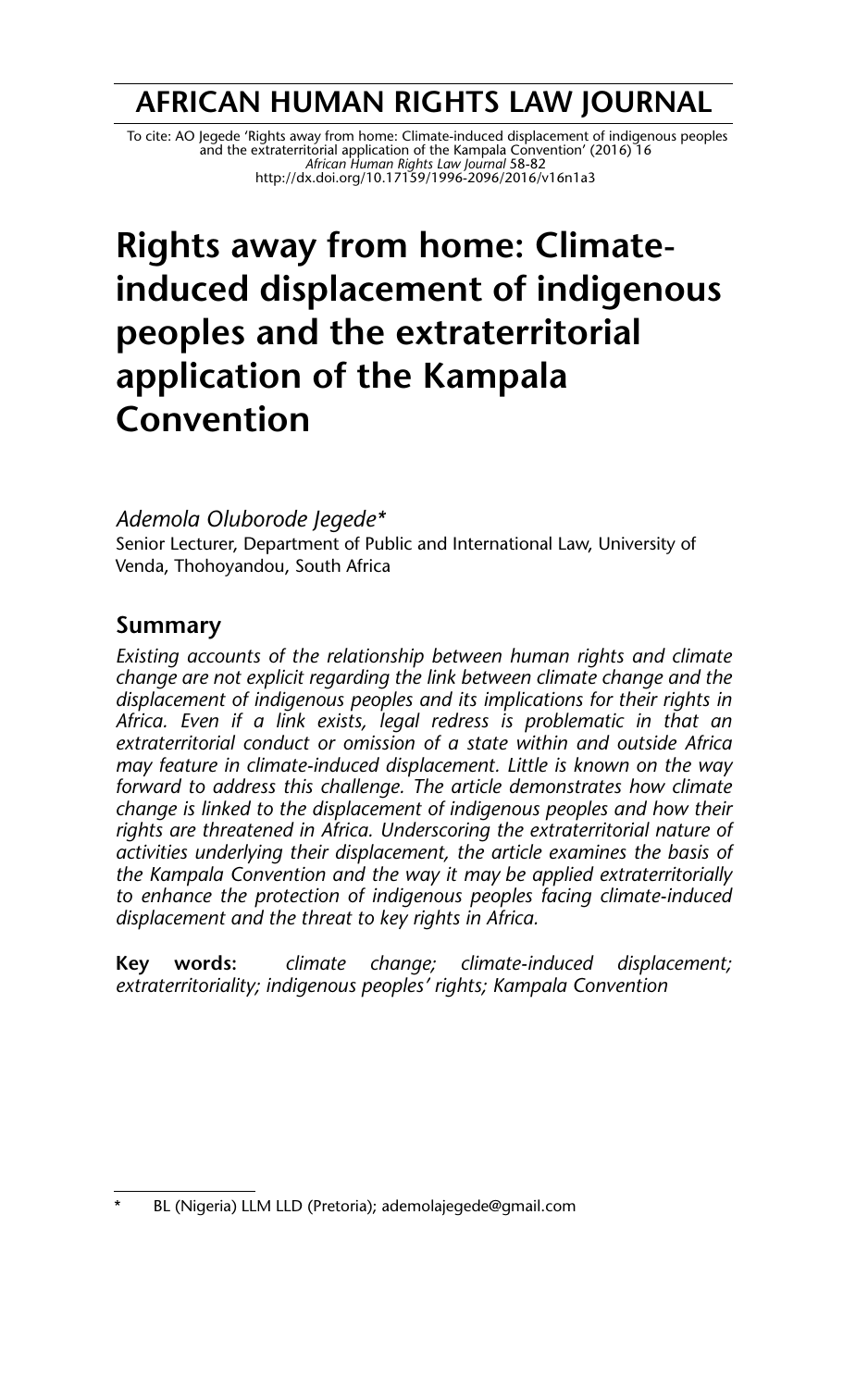# **1 Introduction**

Human activities are increasing the concentration of greenhouse gases in the atmosphere, thus enhancing the greenhouse effect which, in turn, has led to an increased warming of the earth surface, resulting in climate change and, consequently, negatively affects society.<sup>1</sup> In general discussions about the adverse effects of climate change, the term 'climate-induced displacement', that is 'the forcible or voluntary, temporary or permanent removal of people from their home or territory due to climate change', has featured.<sup>2</sup> The work of the Human Rights Council (HRC) under the United Nations (UN) Resolutions 10/4 (2009), 18/22 (2011) and 26/33 (2014), linking climate change to human rights, mentions cursorily that indigenous peoples are vulnerable to climate change.<sup>3</sup> Several authors have commented on the adverse impact of climate change on indigenous peoples' land use and tenure in Africa.<sup>4</sup>

However, the direct link between climate change and the displacement of indigenous peoples, and the implications of climate change for their rights and legal protection in Africa, has received little attention. On the question whether climate change is linked to displacement at all, two divergent schools exist: the maximalist and minimalist schools.<sup>5</sup> Drawing no distinction between indigenous peoples and the broader population, and between displacement caused by climate change and other factors linked to it, the maximalists hold that displacement results from climate change.<sup>6</sup> On the contrary, but also without a distinction between indigenous peoples and the broader population, the minimalists posit that displacement due to a strict causal link with climate change is rare and

<sup>1</sup> IPCC 'Summary for policymakers' in TF Stocker et al (eds) *The physical science basis: Contribution of Working Group I to the 5th Assessment Report of the Intergovernmental Panel on Climate Change* (2013) 8 15.

<sup>2</sup> Displacement Solutions *The rights of climate displaced persons: A quick guide* (2015) 3; Displacement Solutions *The Peninsula principles on climate displacement within states* (2013); J McAdam (ed) *Climate change and displacement: Multidisciplinary perspectives* (2010).

<sup>3</sup> United Nations Human Rights Council 'Resolution 10/4 – Human rights and climate change', adopted on 25 March 2009 at the 41st meeting of the Human Rights Council Preamble; United Nations Human Rights Council 'Resolution 18/22 – Human rights and climate change', adopted 30 September 2011 at the 37th meeting A/HRC/RES/18/22) Preamble; United Nations Human Rights Council 'Resolution 26 L/33 – Human rights and climate change', adopted on 23 June 2014 at the 26th session A/HRC/26/L.33 para 1.

<sup>4</sup> M Hansungule & AO Jegede 'The impact of climate change on indigenous peoples' land tenure and use: The case for a regional policy in Africa' (2014) 21 *International Journal on Minority and Group Rights* 256; for a discussion on other parts of the world, see RS Abate & EA Kronk (eds) *Climate change and indigenous peoples: The search for legal remedies* (2013).

<sup>5</sup> W Kaälin 'Conceptualising climate-induced displacement' in McAdam (n 2 above) 81; J Morrisey *Environmental change and forced migration: A state of the art review* (2009) 1-48; A Suhrke 'Environmental degradation and population flows' (1994) 47 *Journal of International Affairs* 474.

<sup>6</sup> Morrisey (n 5 above) 4; Suhrke (n 5 above) 478.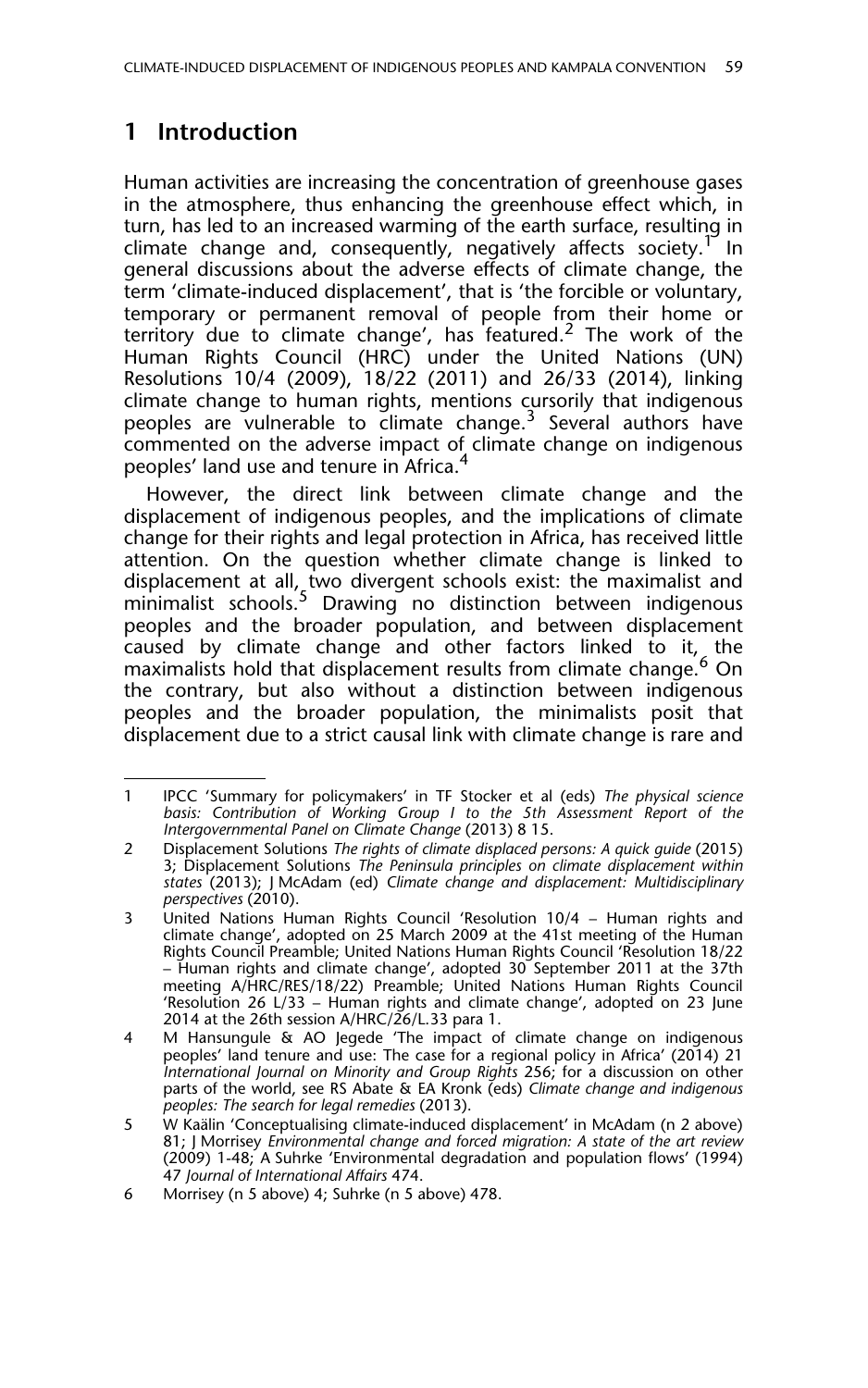difficult to determine.<sup>7</sup> On whether climate-induced displacement can give rise to a threat to the rights of indigenous peoples, little is known. For instance, while the resolutions of the HRC mention the vulnerability of indigenous peoples, $8$  there is no reference to displacement, let alone a discussion thereof and the implications for the rights of indigenous peoples. The form of legal protection available to indigenous peoples displaced by climate change is equally problematic in that activities at the root of a changing climate, although disproportionate, are global in nature.<sup>9</sup> Reflecting on the situation, an argument has been made for a specific international instrument to address the plight of those at risk,<sup>10</sup> but the need for such an instrument has been discredited in other writings, arguing that a treaty without wide ratification and implementation cannot address the humanitarian issues raised by climate change.<sup>11</sup> Other scholars contend that the available bodies of international, regional and national laws can secure the rights of those who suffer the adverse impact of climate change.<sup>12</sup>

In Africa, their recognition at the regional level as against the general reluctance of states to recognise indigenous peoples' identity and claims to land makes their recourse to regional protection attractive.<sup>13</sup> More importantly, although formulated in the language of obligations, the African Union (AU) Convention for the Protection and Assistance of Internally-Displaced Persons in Africa (Kampala Convention) is an instrument which specifically aims at protecting and assisting internally-displaced persons (IDPs) in Africa.<sup>14</sup> The Kampala Convention accommodates the African Charter on Human and

<sup>7</sup> A Baldwin 'Racialisation and the figure of the climate change migrant' (2013) 45 *Environment and Planning* 1474; Morrissey (n 5 above) 4; R Black 'Environmental refugees: Myth or reality?' (2001) *New Issues in Refugee Research* 34.

<sup>8</sup> n 3 above.

<sup>9</sup> United Nations General Assembly 'Protection of global climate for present and future generations of mankind' UNGA Res 43/53, 70th plenary meeting 6 December 1988.

<sup>10</sup> D Hodgkinson et al 'Towards a convention for persons displaced by climate change: Key issues and preliminary responses' http://greencrossaustralia.org/ media/120204/ccdp%20convention.pdf (accessed 28 February 2015).

<sup>11</sup> J McAdam 'Swimming against the tide: Why a climate change displacement treaty is not the answer' (2011) 23 *International Journal of Refugee Law* 2.

<sup>12</sup> J Peel & HM Osofsky *Climate change litigation* (2015) 13.

<sup>13</sup> On the recognition of indigenous peoples at the regional level, see *Centre for Minority Rights Development & Others v Kenya* (2009) AHRLR 75 (ACHPR 2009) (*Endorois* case); on the discussion around the contested nature of the term and the reluctance of states in Africa to recognise indigenous peoples, see GM Wachira 'Indigenous peoples' rights to land and natural resources' in S Dersso (ed) *Perspectives on the rights of minorities and indigenous peoples in Africa* (2010) 297- 348; KN Bojosi 'The African Commission Working Group of Experts on the Rights of Indigenous Communities/Populations: Some reflections on its work so far' in Dersso (above) 95-137.

<sup>14</sup> African Union Convention for the Protection and Assistance of Internally-Displaced Persons in Africa, adopted by the Special Summit of the AU held in Kampala, Uganda, 23 October 2009 (Kampala Convention).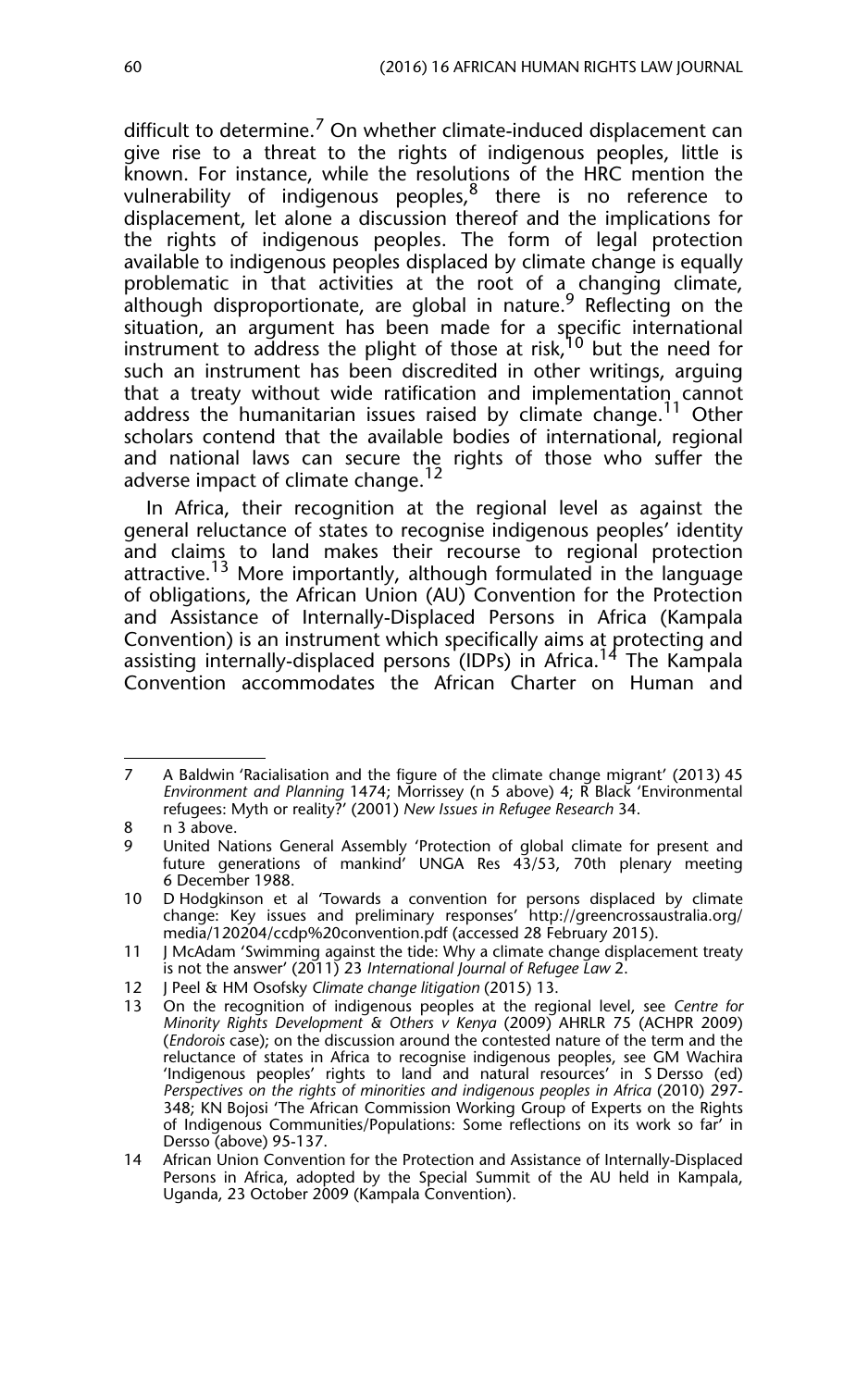Peoples' Rights (African Charter) by virtue of articles 20(1) and (2),  $15$ and is as justiciable as the African Charter in that article 20(3) allows for complaints by IDPs before the African Commission on Human and Peoples' Rights (African Commission) and the African Court of Justice and Human Rights (African Court).<sup>16</sup> For these reasons, one cannot but conclude that the Kampala Convention is a unique instrument in terms of the protection of the human rights of IDPs. The African Commission has also passed Resolution 153 of 2009<sup>17</sup> and Resolution 271 of 2014 in relation to climate change in Africa.<sup>18</sup> In particular, Resolution 153 urges African states to take measures to protect vulnerable groups such as indigenous communities who are victims of natural disasters.

Despite the above, the unclear link with climate-induced displacement and the fact that multiple states and legal regimes in and outside Africa can be involved in extraterritorial conduct or omission resulting in climate-induced displacement in Africa make the construction of legal protection of indigenous peoples problematic. A state in or outside Africa can feature in activities in and beyond its national territory resulting in climate-induced displacement. Not all states are bound by the same legal regime. Under the United Nations Framework Convention on Climate Change (UNFCCC)<sup>20</sup> and Kyoto

<sup>15</sup> African Charter on Human and Peoples' Rights adopted 27 June 1981, OAU Doc CAB/LEG/67/3 Rev 5, 21 ILM 58 (1982) entered into force 21 October 1986; reprinted in C Heyns & M Killander (eds) *Compendium of key human rights documents of the African Union* (2013) 29.

<sup>16</sup> Art 20(3) Kampala Convention (n 14 above); Protocol on the Statute of the African Court of Justice and Human Rights (2008) in Heyns & Killander (n 15 above) 47; on the trend and implication of the creation of these institutions within the African human rights system, see generally F Viljoen *International human rights law in Africa* (2012) 448-466; a further development emerged at the Assembly of the AU 23rd ordinary session, 26-27 June 2014, Malabo, Equatorial Guinea. At the session, the AU Assembly adopted a Protocol on amendments to the Protocol on the Statute of the African Court of Justice and Human Rights. The new Protocol creates in the African Court on Human and Peoples' Rights three sections: General Affairs; Human and Peoples' Rights; and International Criminal Law. See 'Decision on the Draft Legal Instruments' Doc Assembly/AU/8(XXIII)' Assembly/AU/ Dec.529(XXIII).

<sup>17</sup> African Commission on Human and Peoples' Rights 'Resolution on climate change and human rights and the need to study its impact in Africa' ACHPR/ Res153(XLVI)09, 25 November 2009.

<sup>18</sup> African Commission of Human and Peoples' Rights 'Resolution on climate change in Africa' Resolution 271, adopted at the African Commission's meeting at its 55th ordinary session held in Luanda, Angola, from 28 April to 12 May 2014.

<sup>19</sup> Resolution 153 (n 17 above).

<sup>20</sup> The United Nations Framework on Climate Change Convention (UNFCCC), adopted at the World Conference on Environment and Development, Rio de Janeiro, Brazil, 3-14 June 1992.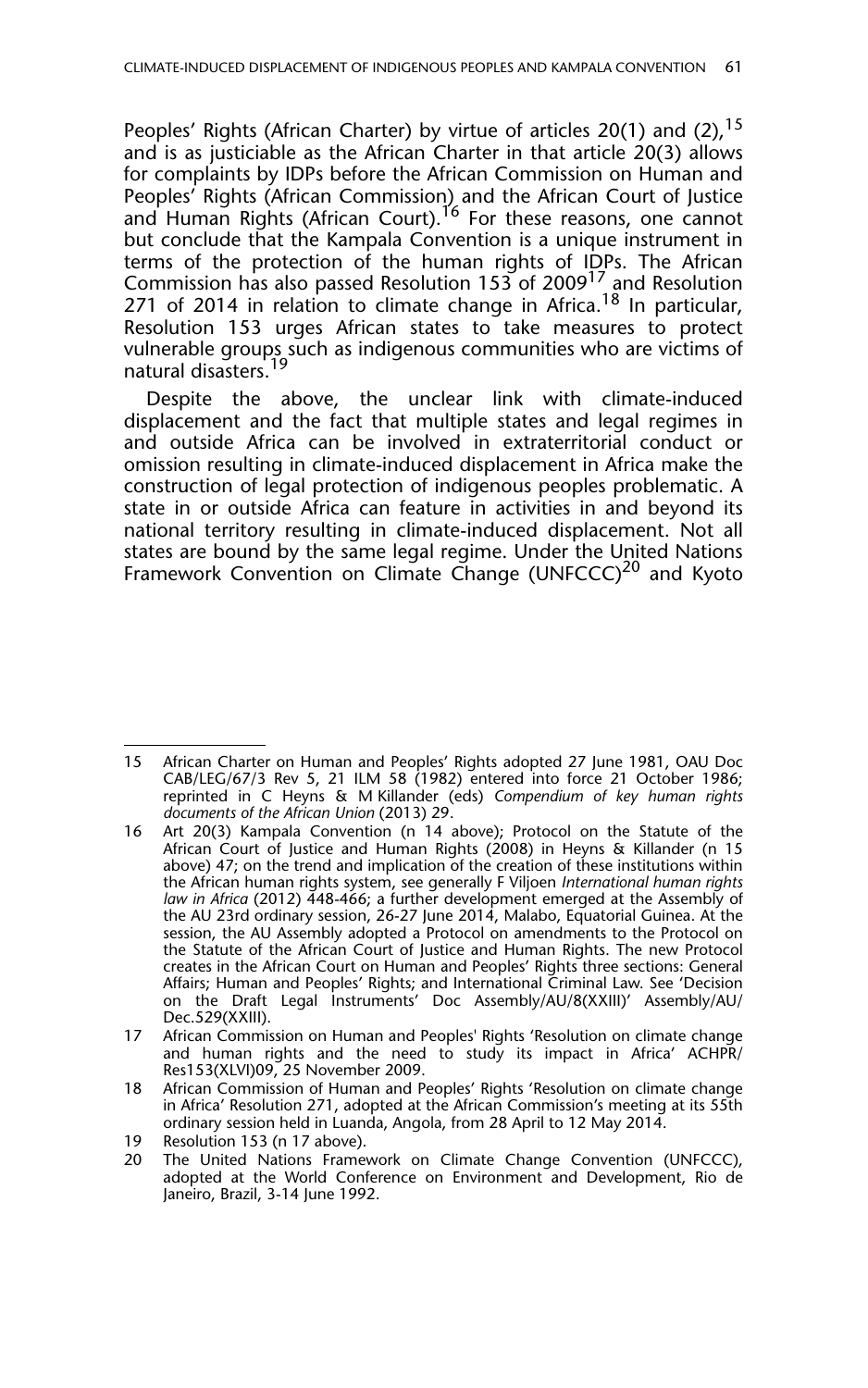Protocol,<sup>21</sup> only developed states<sup>22</sup> have mandatory commitments<br>relevant to climate-induced displacement. These include to climate-induced displacement. These include commitments in relation to the reduction of emissions; the provision of finance; and appropriate and practical technology and other relevant measures to address adverse climate change. However, developed states are not parties to the Kampala Convention. States in Africa with applicable obligations under the Kampala Convention have no concrete commitment under the UNFCCC and Kyoto Protocol. The foregoing situation exemplifies Boyd's observation that, except when the 'plurality of normative orders' is harnessed, addressing global environmental problems will remain difficult.<sup>23</sup> The article connects climate change to the displacement of indigenous peoples and the threat to their key rights, arguing for the extraterritorial involvement of states in and outside Africa. It interrogates the basis and possible application of the Kampala Convention extraterritorially in addressing the plight of indigenous peoples displaced by climate change in Africa.

## **2 Connecting indigenous peoples and climate-induced displacement**

In Africa, the term 'indigenous peoples' is contested,  $24$  but its significance in the context of climate-induced displacement merits consideration. In identifying certain communities as indigenous, the African Commission's Working Group on Indigenous Populations/ Communities (Working Group) adopts an approach which focuses on self-identification, special attachment to and use of land, marginalisation and discrimination based on their cultural

<sup>21</sup> United Nations Kyoto Protocol to the United Nations Framework Convention on Climate Change, adopted in 1998, entered into force 16 February 2005 (Kyoto Protocol) art 3; the 1st commitment under the Protocol ended in 2012 and was extended in Doha from 1 January 2013 to 31 December 2020; see http:// unfccc.int/kyoto\_protocol/items/2830.php (accessed 23 May 2015).

<sup>22</sup> States with obligations under Annex 1 are developed countries, namely, Austria, Belgium, Canada, Denmark, European Economic Community, Finland, France, Germany, Greece, Iceland, Ireland, Italy, Japan, Luxembourg, Netherlands, New Zealand, Norway, Portugal, Spain, Sweden, Switzerland, Turkey, United Kingdom of Great Britain and Northern Ireland and United States of America. Other countries involved are those undergoing a process of economic transition. These are Belarus, Bulgaria, Czechoslovakia, Estonia, Hungary, Latvia, Lithuania, Poland, Romania, Russian Federation, Ukraine; however, Russia, Canada and Japan indicated that their obligations did not extend beyond the first commitment. See Mellow 'Losing Canada, Japan and Russia in the climate regime: Could the solution be in Asia?' 11 April 2013 https://unfcccecosingapore.wordpress.com/ 2013/04/24/losing-canada-japan-and-russia-in-the-climate-regime-could-the-solu tion-be-in-asia/ (accessed 27 July 2015).

<sup>23</sup> W Boyd 'Climate change, fragmentation, and the challenges of global environmental law: Elements of a post-Copenhagen assemblage' (2014) 32 *Journal of International Law* 457.

<sup>24</sup> n 13 above.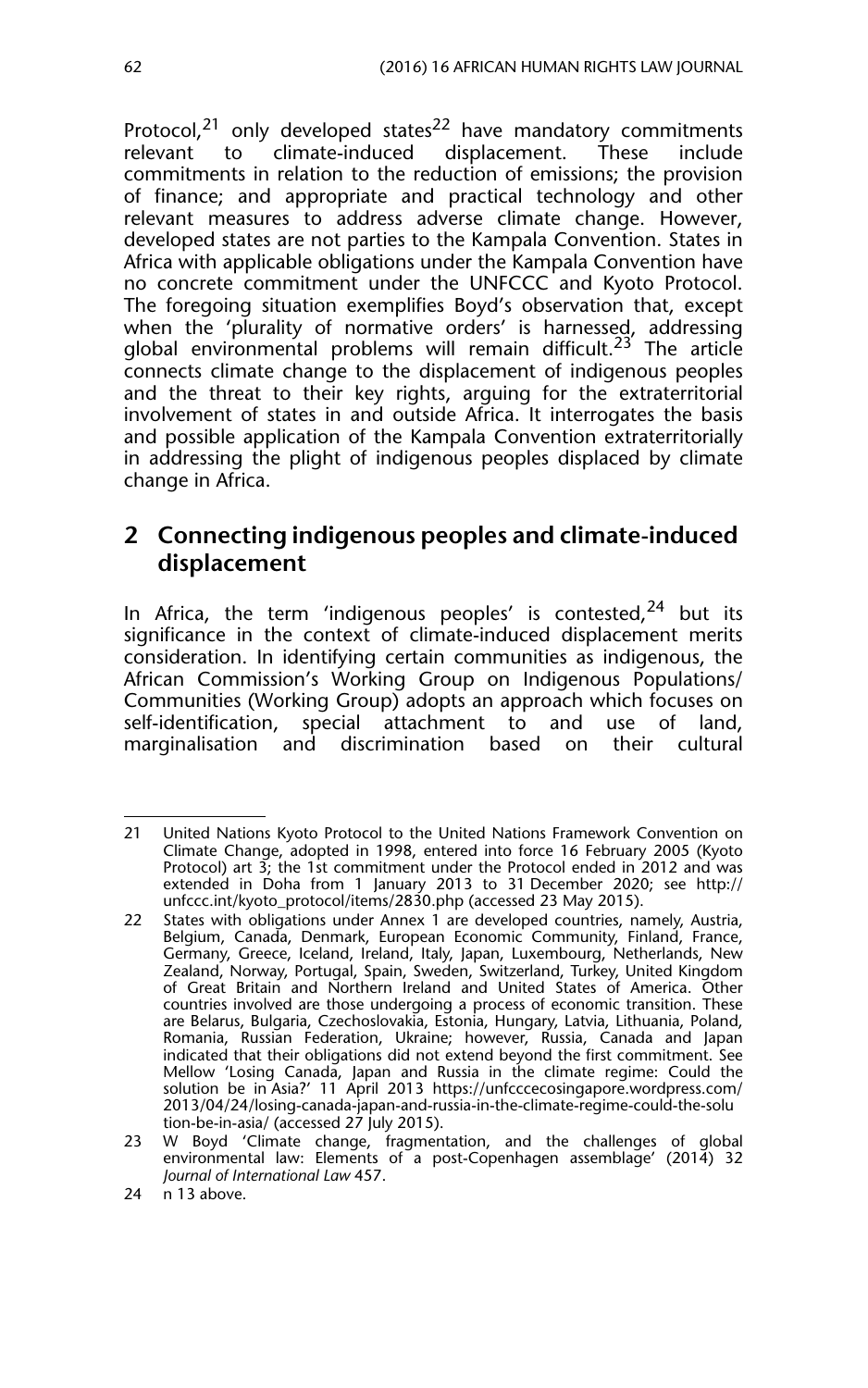difference.<sup>25</sup> It identifies the lifestyles of hunters and gatherers as well as pastoralists in Africa as fulfilling the above criteria.<sup>26</sup> However, the requirements laid down by the Working Group have been contested. Bojosi argues that the criteria used by the Working Group are not internally generated but the product of a 'long enduring external mission to have the concept of indigenous peoples ... applied to certain pre-determined peoples in Africa'.<sup>27</sup> Viljoen also criticises the criterion on the requirement of attachment to the use of land, arguing that most populations in Africa are agrarian and, to some extent, remain culturally attached to the use of land.<sup>28</sup> The reliance on 'attachment to the use of land' in defining the concept, others argue, will exclude poor or rural Africans who do not fit into the 'indigenous peoples' criterion, but who depend on informally-held land.<sup>29</sup> The emphasis, as argued further, must focus on the protection of land rights based on informally-held land obtainable among many of the world's poorest and most vulnerable citizens, even if not indigenous.<sup>30</sup>

The foregoing viewpoints, however, must not be accepted uncritically in the context of climate change. For instance, unlike indigenous peoples in the context of climate change, to an agrarian community the issue of cultural attachment to ancestral land hardly arises in that movement for subsistence farming is an acceptable means of adapting to climate change.<sup>31</sup> Therefore, in a changing climate, the urgency for an emphasis on the peculiar vulnerability of communities who are culturally linked to ancestral land is not achieved when populations are regarded as local, agrarian or rural populations without distinction. In implementing intervention, the approach may in fact protect, at the expense of indigenous peoples, their historical oppressors, a situation which is incompatible with the rights regime as articulated particularly by the United Nations Declaration on the Rights of Indigenous Peoples (UNDRIP).<sup>32</sup> Because

<sup>25</sup> Report of the African Commission's Working Group of Experts on Indigenous Populations/Communities adopted by the African Commission at its 28th ordinary session 2005 (Working Group Report) 93.

<sup>26</sup> Working Group Report (n 25 above) 14-61.

<sup>27</sup> Bojosi (n 13 above) 96.

<sup>28</sup> F Viljoen 'Reflections on the legal protection of indigenous peoples' rights in Africa' in Dersso (n 13 above) 77.

<sup>29</sup> W Wilcomb & H Smith 'Customary communities as "peoples" and their customary tenure as "culture": What we can do with the *Endorois* decision' (2011) 11 *African Human Rights Law Journal* 422.

<sup>30</sup> RC Williams 'The African Commission "*Endorois* case" – Toward a global doctrine of customary tenure?' http://terra0nullius.wordpress.com/2010/02/17/the-african -commission-endorois-case-toward-a-global-doctrine-of-customary-tenure/ (accessed 23 March 2015).

<sup>31</sup> V Jese et al 'Farming adaptations to the impacts of climate change and extreme events in Pacific Island countries: Case study of Bellona Atoll, Solomon Islands' in WG Canpat & WP Isaac (eds) *Impacts of climate change on food security in small island developing states* (2015) 186.

<sup>32</sup> United Nations Declaration on the Rights of Indigenous Peoples (UNDRIP), adopted by the General Assembly on 13 September 2007.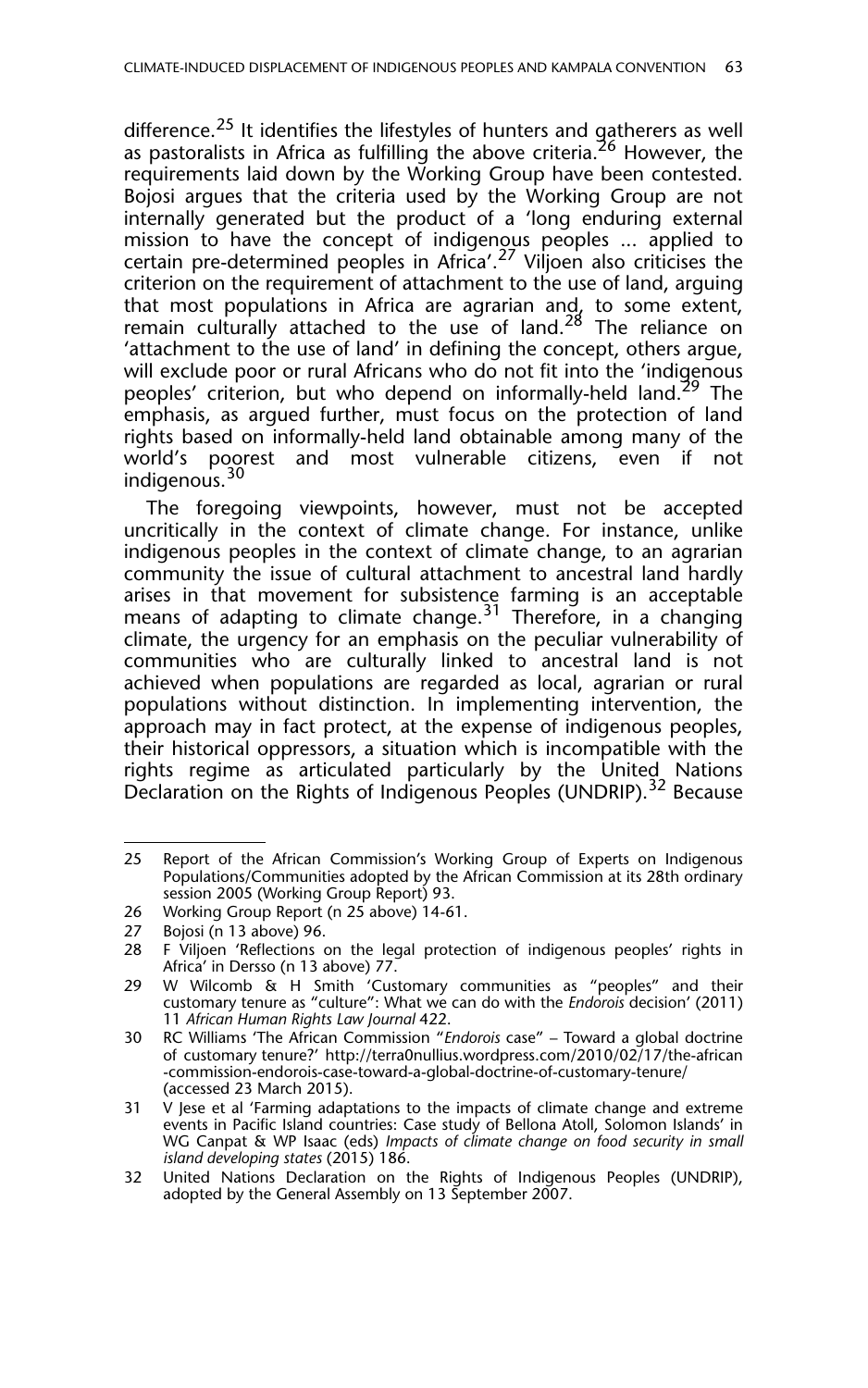of their reliance on land for physical, cultural and spiritual survival,  $33$ the term 'indigenous peoples' is useful, as demonstrated below, to show that displacement as a result of climate change adversely impacts on their land, a development which threatens their rights.

#### **2.1 Displacement as outcome of non-viability of land**

In Africa, the non-viability of land due to climate change is occasioning the displacement of pastoralists and hunters and gatherers.<sup>34</sup> Among the Bororo and Tuaregs, the destruction of grazing land, drought, the destruction of animals and traditional fishing activities associated with climate change compel a movement away from traditional lands.<sup>35</sup> Among the Maasai, Ogiek, Endorois and Yaaku in Eastern Africa, drought, disappearing grazing land, famine and extreme weather conditions are climatic presentations underlying displacement.<sup>36</sup> Evidence of the depletion of forest products, the unpredictability of seasons and floods are seen to be responsible for the movement of the Batwa in Rwanda, Burundi, Uganda and the Democratic Republic of the Congo (DRC), also known as the Baka in Central African Republic (CAR) and Gabon, and the Bagyeli in Cameroon.<sup>37</sup>

The migration of the Amazigh (or Imazighn), known as the Berbers in North Africa,  $38$  has been linked to the extreme scarcity of water, the degradation of palm trees, the deterioration of a unique tree species in South-Western Morocco, and salinisation traceable to a changing climate.<sup>39</sup> The spread of Kalahari dunes in Botswana, Angola, Zimbabwe and Western Zambia has been linked to climate change,40 a development which does not only threaten the survival and lifestyle of the Sans and Basarwa of the Kalahari basin, but which

37 Working Group Report (n 25 above) 16; Tebtebba Foundation (n 36 above) 481.

<sup>33</sup> *Maya Indigenous Communities of Toledo District v Belize* 12.053, report 40/4 (*Belize* case), Inter-American Commission on Human Rights, OEA/Ser L/V/II122 Doc 5 Rev (2004) para 155.

<sup>34 &#</sup>x27;Agrofuels and the myth of the marginal lands' a briefing by the Gaia Foundation, Biofuelwatch, the African Biodiversity Network, Salva La Selva, Watch Indonesia and EcoNexus (September 2008) http://www.cbd.int/doc/biofuel/Econexus %20Briefing%20AgrofuelsMarginalMyth.pdf (accessed 24 May 2015).

<sup>35</sup> Indigenous Peoples of Africa Co-ordinating Committee (IPACC) 'West Africa' http:/ /www.ipacc.org.za/ en/where-we-work/west-africa.html (accessed 6 April 2016).

<sup>36</sup> IWGIA *The world indigenous report* (2011) 410; Tebtebba Foundation *Indigenous peoples, forests and REDD Plus: State of forests, policy environment and ways forward* (2010) 440.

<sup>38</sup> Working Group Report (n 25 above) 18-19.

<sup>39 &#</sup>x27;Climate change in three Maghreb countries. Special Report on selected side events at UNFCCC COP-7' (2001) http://www.iisd.ca/climate/cop7/enbots/nov1 (accessed 4 April 2016).

<sup>40 &#</sup>x27;Shifting sands: Climate change in the Kalahari' http://journals.worldnomads.com/ shrummer16/story/52708/South-Africa/Shifting-Sands-Climate-Change-in-the-Kalahari (accessed 5 April 2016).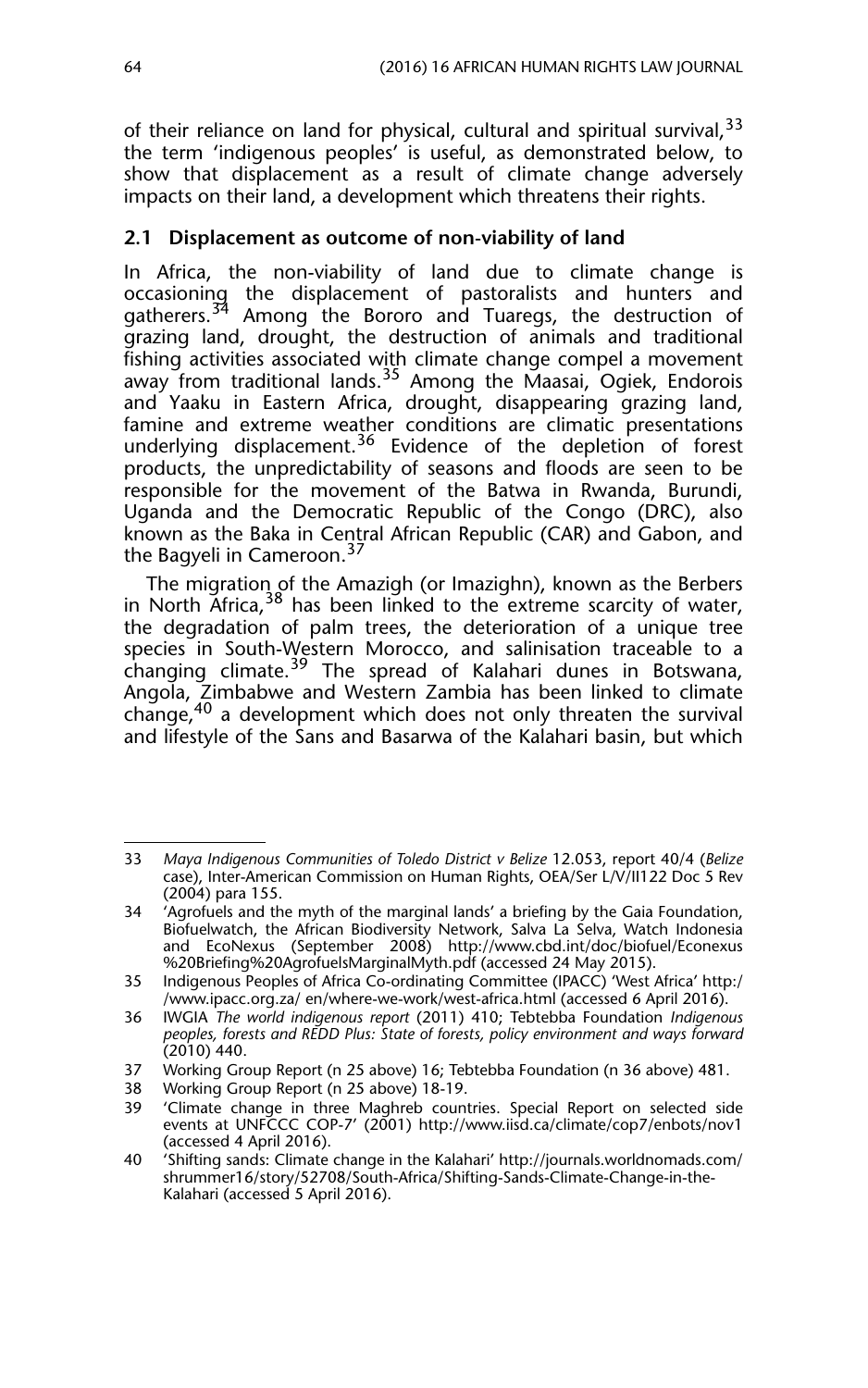is altering migration in that region.<sup>41</sup> Finally, there are findings indicating that climatic threat to land use is an emerging cause of the displacement of pastoralists around Uganda, Eritrea, Ethiopia, Somalia and Eastern Sudan.<sup>42</sup>

#### **2.2 Displacement as outcome of climate response projects on land**

Under the auspices of the UNFCCC and the Kyoto Protocol, climate change response projects are sustainable projects required in addressing climate change.<sup>43</sup> The displacement of indigenous peoples results from their ineffective implementation in Africa. For instance, projects promoting renewable sources of energy under article 2, paragraph 1(a)(iv) of the Kyoto Protocol, are a driver of the displacement of indigenous peoples.<sup>44</sup> These include biofuel plantations in states with the presence of indigenous peoples, such as Kenya, Tanzania, Namibia and Ethiopia.45 These projects have led to the involuntary resettlement and decimation of traditional cultures and livelihoods of indigenous communities such as the Bodi, Daasanach, Kara (Karo), Muguji (Kwegu), Mursi and the Nyangatom who live in the Omo Valley in Ethiopia,<sup>46</sup> and the Maasai in Tanzania.47

Displacement also features in the ineffective implementation of land-related initiatives under the Clean Development Mechanism  $\text{(CDM)}^{48}$  and REDD+.<sup>49</sup> In respect of initiatives under the CDM in the

<sup>41</sup> R Mwebaza 'Is climate change creating more environmental refugees than war in Africa?' http://www.issafrica.org/iss-today/is-climate-change-creating-more-envi ronmental-refugees-than-war-in-africa (accessed 3 April 2016).

<sup>42</sup> T Afifi et al *Climate change, vulnerability and human mobility: Perspectives of refugees from the East and Horn of Africa* http://www.reliefweb.int/sites/reliefweb.int/files/ resources/East%20and% 20Horn%20of%20Africa\_final\_web.pdf (accessed 1 May 2015).

<sup>43</sup> Arts 3(4) & 4(1)(d) UNFCCC.

<sup>44</sup> V Tauli-Corpuz & A Lynge 'Impact of climate change mitigation measures on the territories and lands of indigenous peoples' 14-25 May 2007 E/2007/43 E/C.19/ 2007/12 para 52.

<sup>45</sup> S Vermeulen & L Cotula 'Over the heads of local people: Consultation, consent, and recompense in large-scale land deals for biofuels projects in Africa' (2010) 37 *Journal of Peasant Studies* 899; L Cotula et al *Fuelling exclusion? The biofuel boom and poor people's access to land* (2008) 1-82.

<sup>46</sup> Oakland Institute *Understanding land investment deals in Africa: Half a million lives threatened by land development for sugar plantations in Ethiopia's lower Omo valley* (2011).

<sup>47</sup> E Laltaika *Biofuels in Tanzania: Legal challenges and recommendations for change* Monograph 120-121.

<sup>48</sup> Art 12 Kyoto Protocol (n 21 above). CDM allows emission-reduction projects in developing countries to earn certified emission reduction (CER) credits. These CERs can be traded and sold, and used by industrialised countries to meet a part of their emission reduction targets under the Kyoto Protocol. See http:// cdm.unfccc.int/about/index.html (accessed 4 February 2015).

<sup>49</sup> REDD+ refers to 'Reducing emissions from deforestation and forest degradation "plus" conservation, the sustainable management of forests and enhancement of forest carbon stocks'. See J Willem den Besten et al 'The evolution of REDD+: An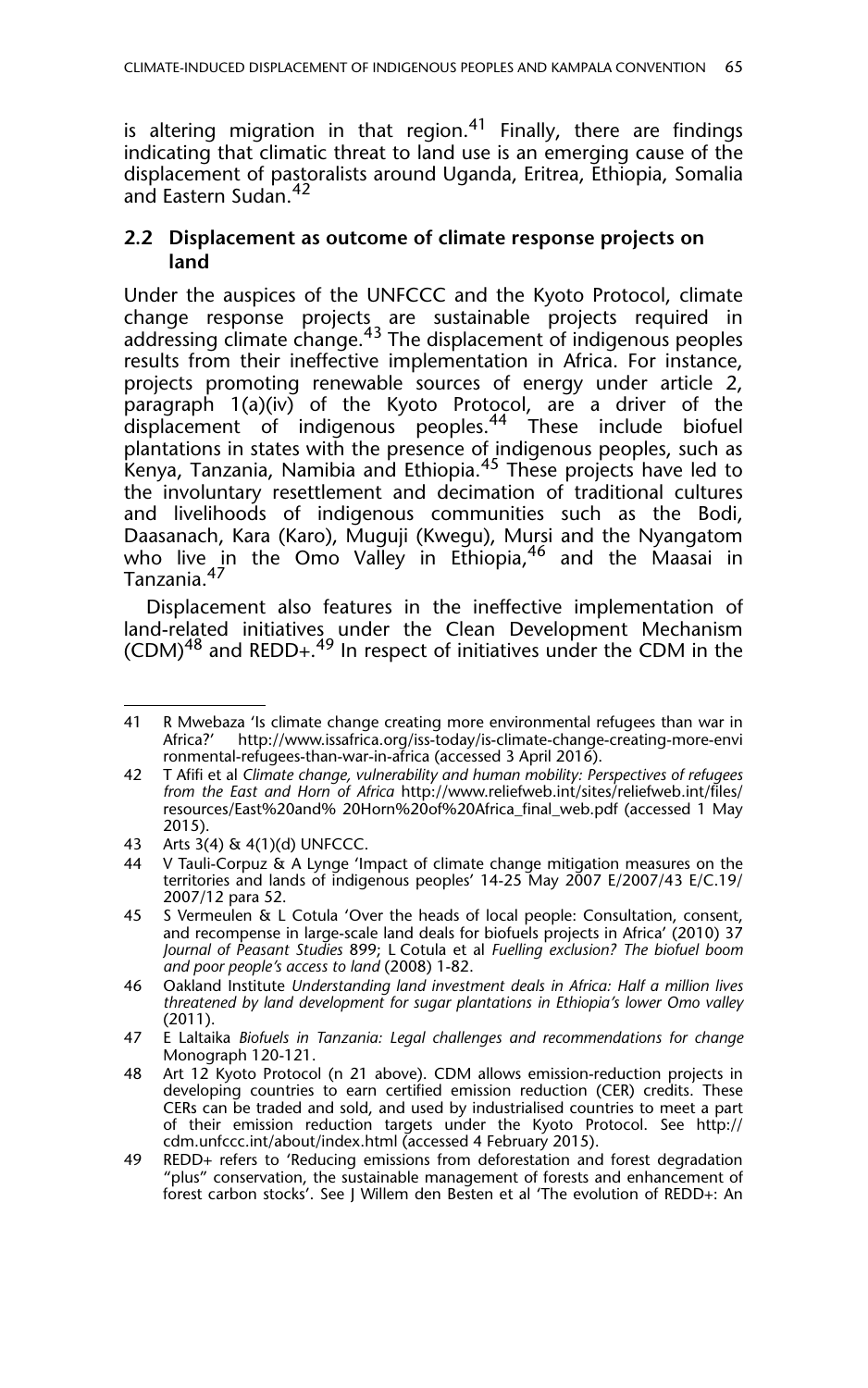DRC, a report reveals that the Batwa people have been exploited, excluded and expelled from their land.<sup>50</sup> Although in its preparatory stage, concern is being expressed by indigenous communities that the implementation of REDD+ in Central and Eastern Africa will occasion land alienation, and will reward states for practices of dispossession and not indigenous communities.<sup>51</sup> In Tanzania, a study shows that indigenous communities are not consulted in REDD matters.<sup>52</sup> Furthermore, the criminalisation of activities of indigenous populations, such as hunting and gathering, by the law regulating the implementation of climate-related projects, is a major tool for the state to effect displacement.<sup>53</sup> The foregoing constitutes a threat to the key human rights of indigenous peoples, as will be seen below.

#### **2.3 Climate-induced displacement as a threat to human rights**

The patterns of displacement discussed above are a threat to the key rights guaranteed to indigenous peoples under the UNDRIP, including other international human rights instruments it accommodates by virtue of its article 1. In the discussion here, considering their direct link to climate conditions occasioning the displacement of indigenous peoples, the emphasis is placed on the rights to self-determination, water, food, housing, environment and health.

Displacement due to the non-viability of land and the implementation of climate-related projects are threats to indigenous peoples' right to self-determination defined in article 4 of the UNDRIP, as including the freedom to pursue their economic, social and cultural development. As further elaborated upon by article 25 of the UNDRIP as part of their right to self-determination, indigenous peoples have the right to secure their cultural and spiritual relationship with their ancestral lands, territories, waters and coastal seas and other resources. In removing indigenous peoples from their land, climatic conditions such as drought, flooding, disrupted rainfall and the criminalisation of their activities while implementing climate response projects disrupt their cultural and spiritual attachment to traditional land, thereby threatening their right to self-determination.

The scarcity of water, drought, flooding and disrupted rainfall are a threat to indigenous peoples' right to water. Although not particularly

<sup>49</sup> analysis of discursive-institutional dynamics' (2014) 35 *Environmental Science and Policy* 40.

<sup>50</sup> SM Adrien *The DRC case study: The impacts of the carbon sinks of Ibi-Batéké project on the indigenous pygmies of the Democratic Republic of the Congo* (2006) (on file with author).

<sup>51 &#</sup>x27;Dialogue between the World Bank and indigenous peoples in Central and East Africa on the Forest Carbon Partnership Facility' Bujumbura, Burundi, 13-14 March 2008 http://www.ipacc.org.za/en/2008/19-dialogue-between-the-world-bankand-indigenous-peoples-in-central-and-east-africa-on-the-forest-carbon-partner ship-facility-fcfp/file.html (accessed 5 April 2016).

<sup>52</sup> E Laltaika 'Indigenous peoples' recent engagement in the REDD process Tanzania' in IWGIA (ed) *REDD and indigenous peoples* (2009) 28-31.

<sup>53</sup> See eg Tanzania Wildlife Conservation Act (2009) sec 31(6).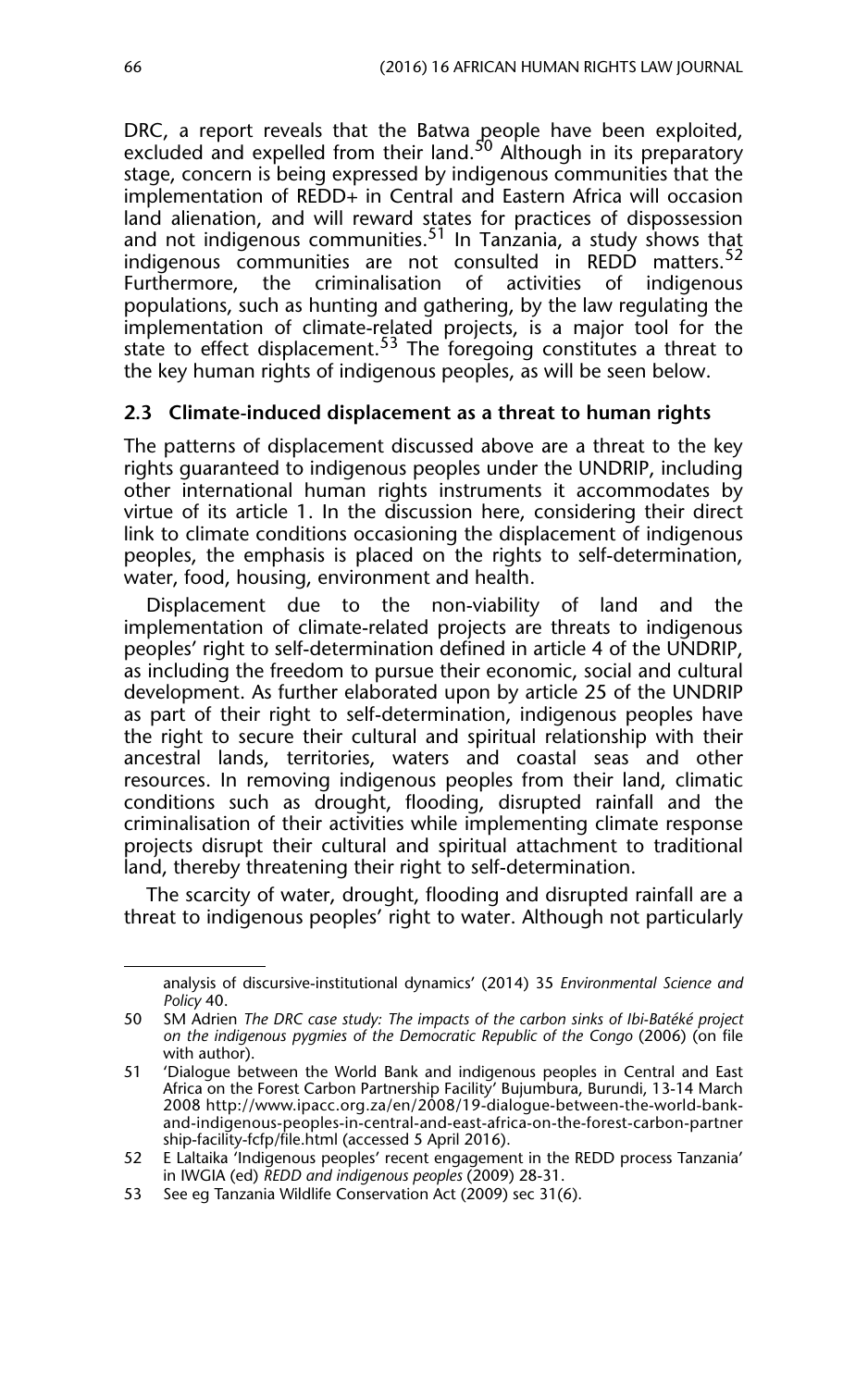mentioned in the UNDRIP, the right to water derives from article 11 of the International Covenant on Economic, Social and Cultural Rights (ICESCR),<sup>54</sup> and article 16(1) of the African Charter on the right to health.<sup>55</sup> That climate change can undermine the right to water may be seen from General Comment 15, when the Committee on Economic, Social and Cultural Rights (ESCR Committee), in delineating states' obligations, urged state parties to adopt strategies and programmes that address climate change as this may hamper the realisation of the right to water.<sup>56</sup> At the regional level, the African Commission in the *Free Legal Assistance Group* case affirmed that the failure by governments to provide basic services, including safe drinking water, could constitute a violation of article  $16.57$ Displacements associated with drought, flooding and disrupted rainfall arising from climate change and the ineffective implementation of climate-related projects deprive indigenous peoples of access to traditional water sources, thereby constituting a threat to the right to water.

Climatic conditions and climate-related projects that are ineffectively implemented are a threat to the right of indigenous peoples to food. Although not expressly mentioned in the UNDRIP, the right of indigenous peoples to food is covered by the right to subsistence in article 20(1) of the UNDRIP. It is also accommodated under article 11 of the ICESCR. Noting the adverse impact of climate change on the right to food, the ESCR Committee urges state parties to note that the right to food can be adversely affected by climatic and ecological factors.<sup>58</sup> At the regional level, the African Commission has noted that the eviction of indigenous peoples from their land can hinder their access to food.<sup>59</sup> Consequently, as demonstrated earlier, a similar outcome can result from occurrences such as environmental degradation, the depletion of forest products, the destruction of plants and animals and traditional fishing and the criminalisation of subsistent activities of indigenous peoples associated with climate change and response measures.<sup>60</sup> Such occurrences are a threat to their right to food.

In removing indigenous peoples from the territory they have inhabited as their home, displacement arising from the non-viability of land and the ineffective implementation of climate-related projects threatens their right to housing guaranteed under article 21(1) of the

<sup>54</sup> International Covenant on Economic, Social and Cultural Rights, adopted and opened for signature, ratification and accession by General Assembly Resolution 2200A (XXI) of 16 December 1966.

<sup>55</sup> United Nations General Comment 15: The right to water, arts 11 & 12 (2000); *Free Legal Assistance Group and Others v Zaire* (2000) AHRLR 74 (ACHPR 1995).

<sup>56</sup> General Comment 15 para 28; MA Orellana et al *Climate change in the work of the Committee on Economic, Social and Cultural Rights* (2010) 21.

<sup>57</sup> *Free Legal Assistance Group* case (n 55 above) para 47.

<sup>58</sup> General Comment 12 paras 4 & 7.

<sup>59</sup> *Endorois* case (n 13 above).

<sup>60</sup> See secs 2(1) and (2) of this article.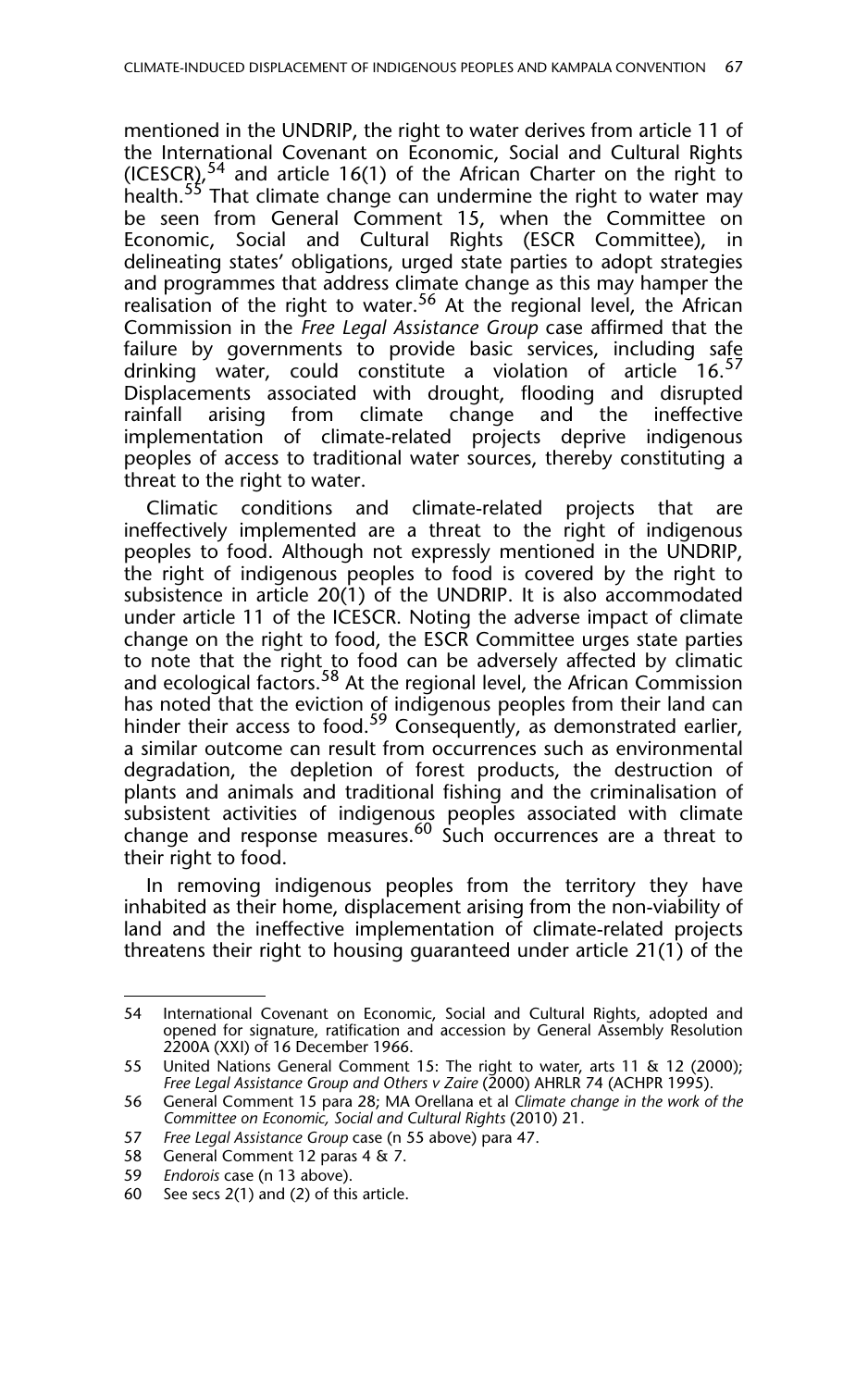UNDRIP, article 11 of the ICESCR and articles 14 and 16 of the African Charter. The interface of the right to housing with climate change has featured in General Comment 4, in which the ESCR Committee urged states to note that the right to adequate housing may be affected adversely by climatic and ecological considerations.<sup>61</sup> General Comment 4 is strengthened by General Comment 7 on the right to housing, which addresses forced evictions as an interference with the right to housing.<sup>62</sup> At the African regional level, the African Commission noted in Resolution 231 that forced evictions can undermine socio-economic rights.63 In *Sudan Human Rights Organisation & Another v Sudan*, 64 the Commission held that the state's failure to prevent evictions or to ensure the return of displaced persons to their homes constituted a violation of the right to housing implicit in article 12 of the African Charter. Accordingly, in depriving indigenous peoples of their traditional territories, displacement associated with environmental degradation and the ineffective implementation of climate change response projects constitutes a threat to their right to adequate housing.

Warmer weather increases episodes of malaria,<sup>65</sup> while the salinisation of land and water resources contributes to degradation.<sup>66</sup> In exposing them to newer episodes of disease and undermining the integrity of their environment, these conditions constitute a threat to the right to health and environment of indigenous peoples. For instance, illnesses reported among the pastoralists in the Turkana county of Kenya, associated with warmer weather, include increasing episodes of malaria.<sup>67</sup> The right to health is quaranteed in article 21(1) of the UNDRIP, article 25 of the Universal Declaration of Human Rights (Universal Declaration),  $68$  article 12(a) of the ICESCR and article 16(1) of the African Charter. Linking the right to health to the environment, the ESCR Committee in General Comment 14 urges state parties to secure for its population a healthy natural and workplace environment and the right to the prevention, treatment

<sup>61</sup> United Nations General Comment 4: The right to adequate housing, art 11(1) of the Covenant 6th session (1991) para 18.

<sup>62</sup> United Nations General Comment 7: The right to adequate housing, art 11(1) of the Covenant: Forced evictions 16th session (1997) para 3.

<sup>63</sup> Resolution 231 on the right to adequate housing and protection from forced evictions, adopted at the 52nd ordinary session of the African Commission on Human and Peoples' Rights held in Yamoussoukro, Côte d'Ivoire, 9-22 October 2012.

<sup>64 (2009)</sup> AHRLR 153 (ACHPR 2009) paras 186-190.

<sup>65</sup> P Collier et al 'Climate change and Africa' (2008) 24 *Oxford Review of Economic Policy* 337.

<sup>66</sup> RDH Bugan et al 'Quantifying the catchment salt balance: An important component of salinity assessments' (2015) 111 *South African Journal of Science* 1.

<sup>67</sup> Human Rights Watch 'There is no time left: Climate change, environmental threats, and human rights in Turkana county, Kenya' 15 October 2015 https:// www.hrw.org/report/2015/10/15/there-no-time-left/climate-changeenvironmental-threats-and-human-rights-turkana (accessed 5 April 2016).

<sup>68</sup> Universal Declaration of Human Rights adopted by the United Nations General Assembly in Paris, 10 December 1948, General Assembly Resolution 217 A (III).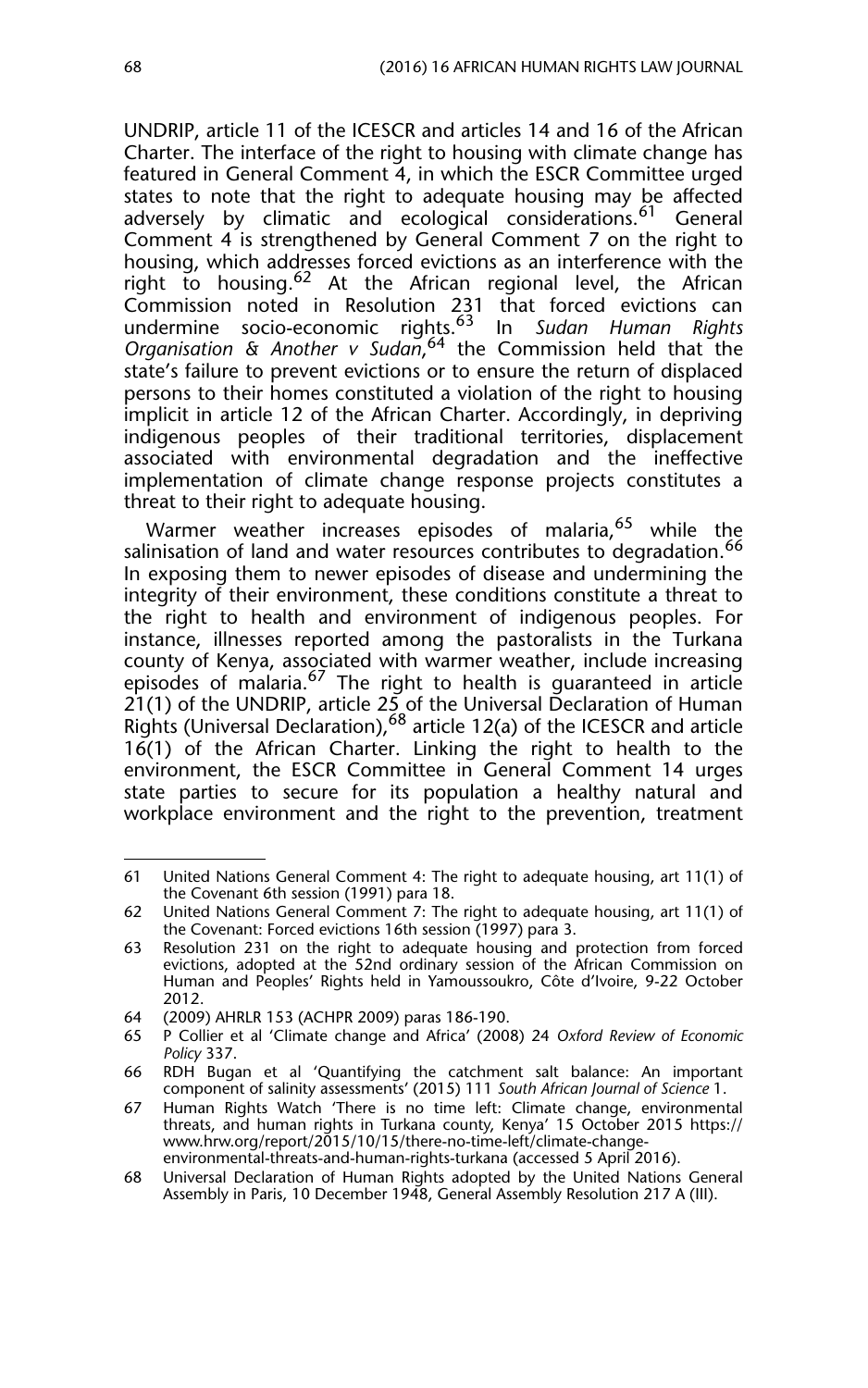and control of diseases.<sup>69</sup> Article 29(1) of the UNDRIP quarantees the right to conservation and protection of the environment, while article 24 of the African Charter provides for the right to a satisfactory environment. In respect of Nigeria, the ESCR Committee expresses concern over the effect of environmental degradation on the right to health.70 Applying article 16(1) of the African Charter in the *SERAC* case the African Commission ruled that environmental depreciation of the region had a negative impact on the right to health.<sup>71</sup> Displacement associated with the non-viability of land and the ineffective implementation of climate-related projects can lead to the exposure of indigenous peoples to diseases that they are not familiar with and, therefore, can undermine their right to health and a healthy environment.<sup>72</sup>

The foregoing discussion has shown that displacement as a result of the non-viability of land and the ineffective implementation of climate change projects both constitute a threat to the key rights of indigenous peoples. These are the rights to self-determination, water, food, housing, health and a healthy environment. The next question is whether the extraterritorial activities of states in and outside Africa are implicated in climate-induced displacement and a threat to human rights.

## **3 Displacement as a result of an extraterritorial conduct or omission**

Extraterritoriality connotes the exercise of legal power outside territorial borders.<sup>73</sup> In relation to the realisation of human rights, particularly socio-economic rights, extraterritoriality encompasses the conduct or omission of a 'state within or beyond its territory that have effects on the enjoyment of human rights outside of that state's territory'.<sup>74</sup> The displacement of indigenous peoples through the nonviability of land and the ineffective implementation of climate-related projects raises an important issue. The question is whether a state in Africa or beyond can be responsible for the climate-induced displacement of indigenous peoples and its threat to their rights in

<sup>69</sup> United Nations General Comment 14: The right to the highest attainable standard of health E/C.12/2000/4 (2000) paras 15 & 16.

<sup>70</sup> Concluding Observations of the ESCR Committee, Nigeria E/C.22/1/Add.23, 13 May 1998, para 29.

<sup>71</sup> *Social and Economic Rights Action Centre (SERAC) & Another v Nigeria* (2001) AHRLR 60 (ACHPR 2001) (*SERAC* case) para 52.

<sup>72</sup> *Inter-American Court Communidad Yanomami v Brazil,* decision of 5 March 1985, Case 7615 (*Yanomami* case).

<sup>73</sup> AJ Colangelo 'What is extraterritorial jurisdiction?' (2014) 99 *Cornell Law Review* 1302; S Besson 'The extraterritoriality of the European Convention on Human Rights' (2012) 25 *Leiden Journal of International Law* 857.

<sup>74</sup> O de Schutter et al 'Commentary to the Maastricht Principles on Extraterritorial Obligations of States in the Area of Economic Social and Cultural Rights' (2012) 34 *Human Rights Quarterly* 1084 1101.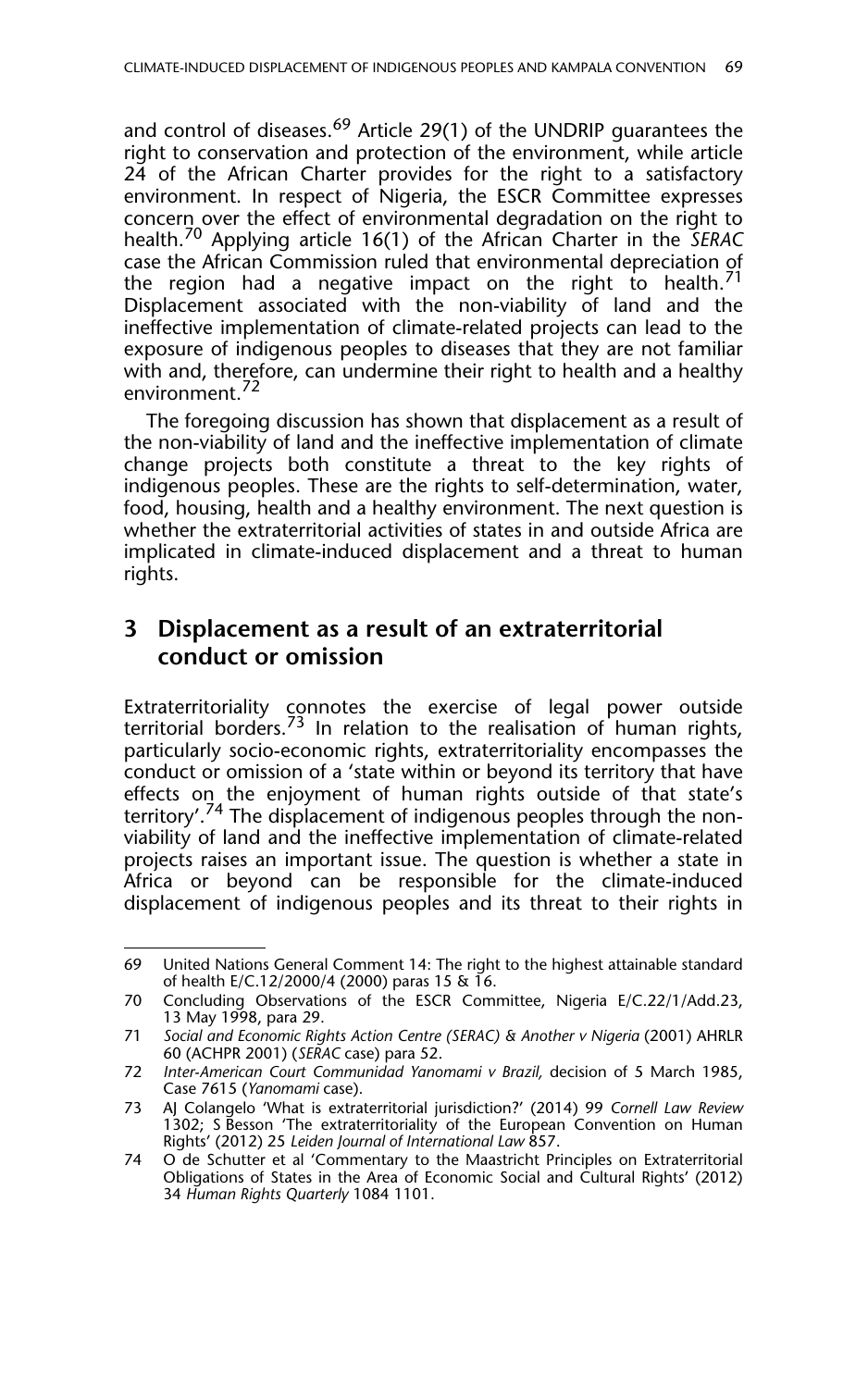another African state. Arguably, this is possible in two ways: through the conduct or omission of an African state in and outside its territory in Africa; and the conduct or omission of non-African states (developed states) in their territories and in Africa.

#### **3.1 Conduct or omission of an African state in and outside its territory in Africa**

African states generate emissions which have implications for climate change and the displacement of indigenous peoples and pose a threat to their rights. The increased emission profile of some states in Africa is characterised by large-scale agriculture, mining, construction and logging which, according to the findings of scientific research, are a substantial driver of climate change.<sup>75</sup> For instance, South Africa's contribution to the African carbon emission profile is 40 per cent, followed by Egypt at 17 per cent, Algeria at 10 per cent and Nigeria at 7 per cent.<sup>76</sup> While the impact of these activities is not responsible for the immediate state of the climate, $^{77}$  it can be argued that at such an emission rate, any of these states will contribute to the future worsening of the climate and, by implication, the scenarios underlying the displacement of indigenous peoples and the threat to their rights.

There is evidence indicating that the failure of a state to regulate or influence its non-state actors to implement climate response measures in a manner that prevents displacement and respects rights abroad is a driver of the displacement of indigenous peoples in Africa. For instance, a company based in South Africa, J & J Group Property Limited Pretoria, is involved in the biofuel project associated with the displacement of indigenous peoples in Tanzania.78 In this context, there is no direct link between South Africa and the displacement of indigenous peoples. However, this development questions the availability of appropriate legislation in the state to regulate the activities of companies abroad. South Africa is also involved in the conversion of 300 000 to 400 000 hectares of wetland in Southern Benin for the production of palm oil, which is criticised as undermining rights.<sup>79</sup> The fact that no specific legislative measure is in place to regulate or influence such activities abroad shows how a state

<sup>75</sup> G Rist *The history of development: From Western origins to global faith* (2009) 21-24; on the negative impacts of these activities on the climate, see RW Gorte & PA Sheikh *Deforestation and climate change* (2010).

<sup>76</sup> Urban Earth South Africa 'Carbon snapshot' 2012 http://urbanearth.co.za/system/ files/private/Urban%20Earth\_SA%20Carbon%20Snapshot\_0.pdf 27 June 2015).

<sup>77 &#</sup>x27;Climate is the average weather condition at least for 30 years' http://www. ipcc.ch/publications\_and\_data/ar4/wg2/en/annexessglossary-a-d.html (accessed 23 March 2015).

<sup>78</sup> n 42 above.

<sup>79</sup> African Biodiversity Network *Agrofuels in Africa: The impacts on land, food and forests* http://www.biofuelwatch.org.uk/docs/ABN\_Agro.pdf (accessed 16 August 2015).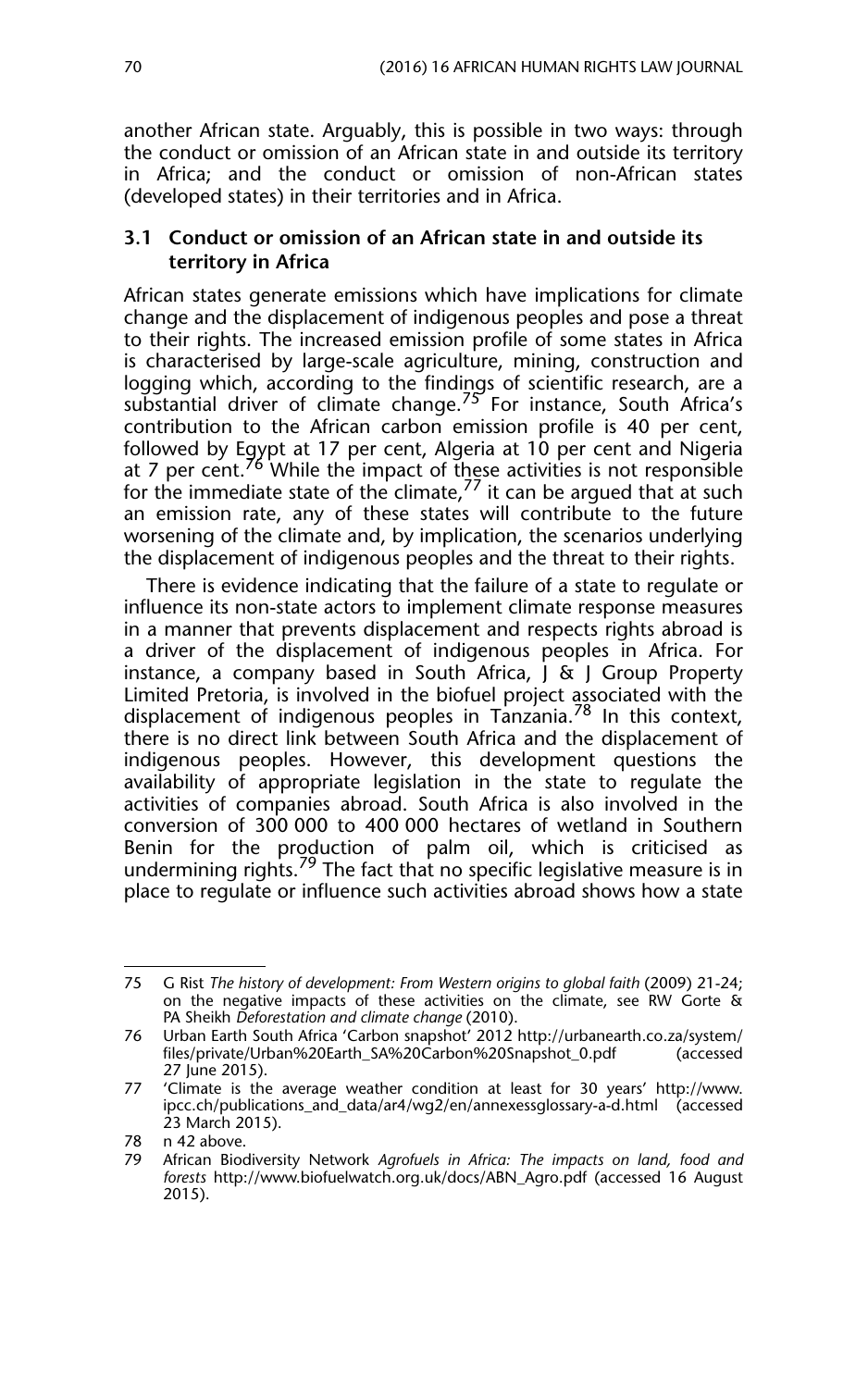in Africa can indirectly be linked to displacement, threatening the rights of indigenous peoples elsewhere in Africa.

#### **3.2 Conduct or omission of developed states in their territories and in Africa**

With regard to the causation of climatic change resulting in the displacement of indigenous peoples, the conduct of developed states in their own territories or in support of investments abroad is a driver of climate-induced displacement and its effect on the rights of indigenous peoples. Historically, developed states have been responsible for the current state of the climate which is due to past emissions associated with their economic development path.<sup>80</sup> At the heart of this development are the investments of actors such as ExxonMobils, Chevron, Western Fuels and the Edison Electric Institute.<sup>81</sup> The emissions generated from these activities are largely responsible for climate change which undermines water resources, food security, natural resource management and biodiversity, human health, settlements and infrastructure, and desertification in Africa.<sup>82</sup> Since these are factors in the displacement of indigenous peoples, it is logical to link the displacement of indigenous peoples in Africa to the contribution of developed states.

The ineffective implementation of climate response projects in Africa which drives the displacement of indigenous peoples is linked to the omission of developed states to regulate or influence the activities of their non-state actors in Africa. For instance, the involvement of London-based Central African Mining and Exploration Company (CAMEC) in a large bio-ethanol project, called Procan, is not only responsible for dispossession and displacement in Central and Southern Africa,  $83$  but it shows a failure on the part of the United Kingdom (UK) to influence or regulate the activities of its non-state actors abroad. A similar inference may be drawn from the lack of accountability of companies originating from Malaysia, Italy and South Korea, which are involved in land grab for biofuel purposes causing the displacement of communities, including the Bodi, Daasanach, Kara (Karo), Muguji (Kwegu), Mursi and Nyangatom, who live in the Omo Valley in Ethiopia.84 Further, Prokon Renewable Energy Solutions and Systems Ltd of Germany, Mitsubishi Corporation of Japan and Sun Biofuel of the UK are involved in the biofuel sectors

<sup>80</sup> B McKibben *The end of nature: Humanity, climate change and the natural world* (2003).

<sup>81</sup> Greenpeace *Dealing in doubt: The climate denial machine v climate science* (2013) 8-13.

<sup>82</sup> MI Boko et al 'Africa: Climate change, impacts, adaptation and vulnerability' in ML Parry et al (eds) *Climate change, impacts, adaptation and vulnerability: Contribution of Working Group II to the 4th Assessment Report of the Intergovernmental Panel on Climate Change* (2007) 433.

<sup>83</sup> Cotula et al (n 45 above) 35.

<sup>84</sup> Oakland Institute (n 46 above).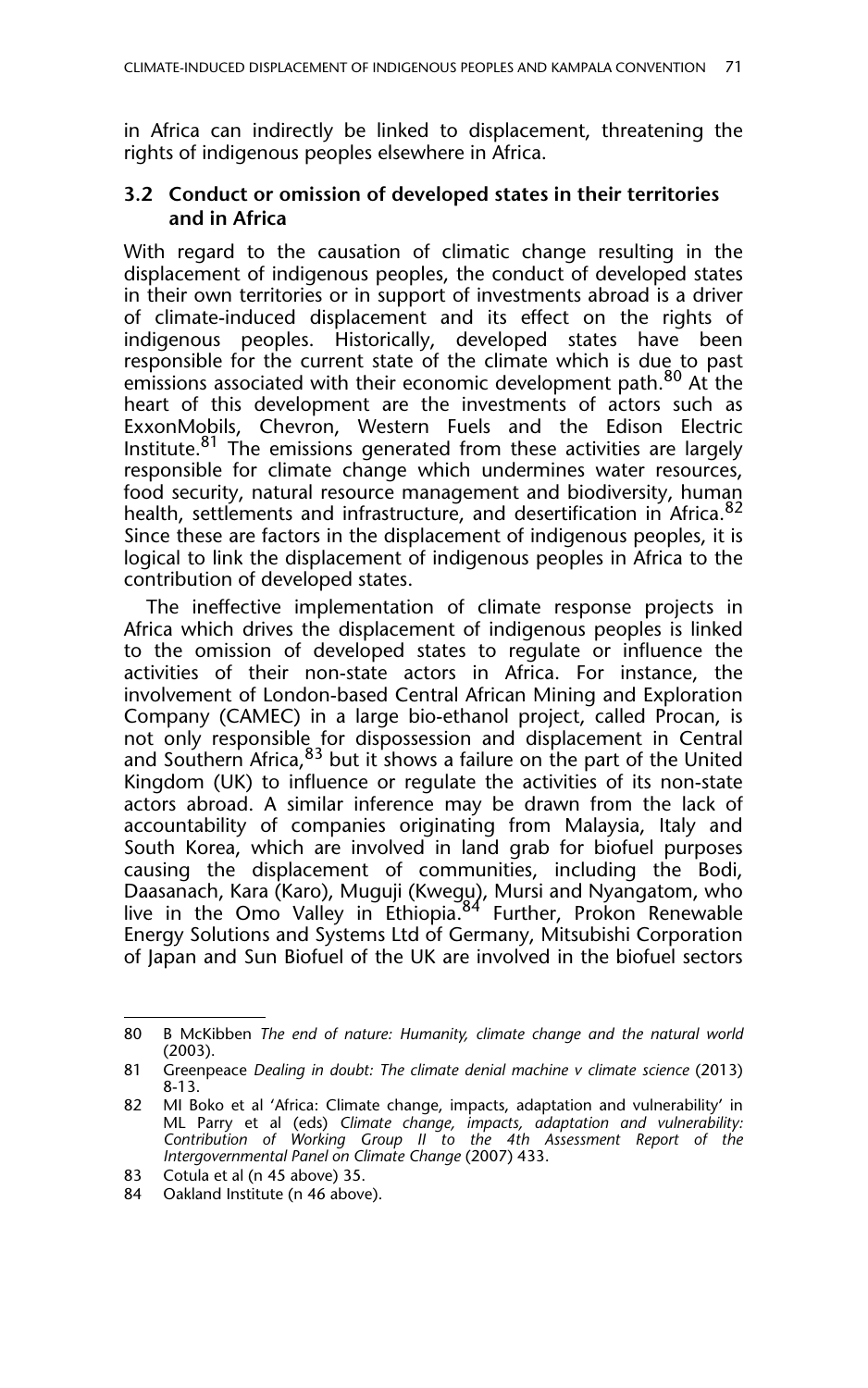in Tanzania which implicate the displacement of indigenous communities from their  $\sinh 85$  indicating that these companies are not under any restriction by their home countries to operate in a manner that respects rights abroad. Regarding the implementation of projects under the CDM, evidence from Tanzania indicates that no accountability is assumed by Norway for its Green Resources Limited implementing reforestation activities occasioning displacement.<sup>86</sup>

Overall, the conduct or omission of African states in and outside their territories in Africa and the conduct or omission of non-African states (developed states) in their territories and in Africa are responsible for the displacement of indigenous peoples which undermines rights. The next section considers the basis of the Kampala Convention and how it may be applied extraterritorially to address climate-induced displacement of indigenous peoples in Africa.

### **4 Extraterritorial application of the Kampala Convention**

The extraterritorial application of states' human rights obligations, namely, holding a state responsible for its violation of rights or that of its agents abroad is a topical subject in international human rights discourse.  $87$  It is supported by international instruments such as the United Nations Charter,<sup>88</sup> and the Draft Articles on Responsibility of States for Internationally Wrongful Acts of the International Law Commission, which require the accountability of a state and other states that aid or assist it in the violation of human rights.<sup>89</sup> It serves a similar purpose as the 'do no harm' principle of international environmental law, which holds that a state should not allow its territory to be used in a manner that results in injury to another state,  $90$  and the principle that states are responsible for the damage caused by their acts or omissions of which they are aware or 'ought to know'.<sup>91'</sup> The notion that a state's human rights obligations extend beyond its borders is popularised by the Maastricht Principles on

<sup>85</sup> Cotula et al (n 45 above).

<sup>86</sup> B Karumbidza & W Menne 'Unclean development mechanism*'* http://www. pambazuka.org/ en/category/features/67532 (accessed 27 February 2015).

<sup>87</sup> As part of the global debate on the subject, see K da Costa *The extraterritorial application of selected human rights treaties* (2013); De Schutter et al (n 74 above) 1084.

<sup>88</sup> United Nations *Charter of the United Nations*, 24 October 1945, 1 UNTS XVI art 55(3).

<sup>89</sup> International Law Commission *Draft Articles on Responsibility of States for Internationally Wrongful Acts*, November 2001, Supplement 10 (A/56/10), ch iv.e.1 art 16.

<sup>90</sup> *Trail Smelter* (*US/Canada*) (1941) 3 RIAA 1905.

<sup>91</sup> *Corfu Channel (UK/Albania)* (1949) ICJ Rep 4, 22.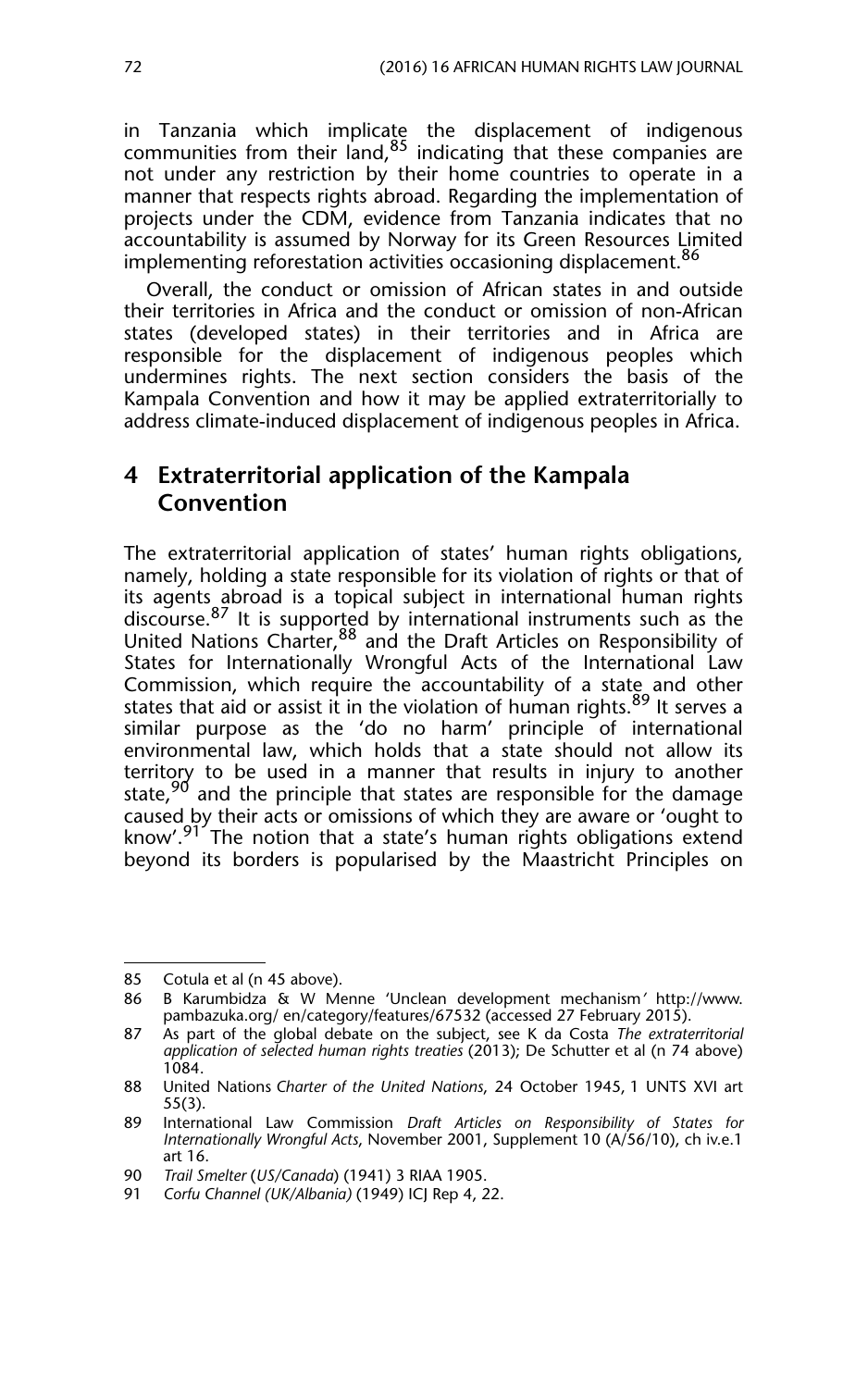Extraterritorial Obligations of States (Maastricht Principles).<sup>92</sup> The urgency for developed states to ensure that rights are respected extraterritorially has featured in the Concluding Observations and General Comments of treaty-monitoring bodies.

In its concluding observations, the ESCR Committee condemns the failure of countries such as  $China<sup>93</sup>$  Austria<sup>94</sup> and Norway<sup>95</sup> to regulate the activities of state and privately-owned companies abroad. Regarding the specific situation of indigenous peoples in the context of climate change, the Concluding Observations of the Committee on the Elimination of Racial Discrimination (CERD Committee) are definite on the need for extraterritorial accountability. While examining the report of the UK, the CERD Committee notes that the activities of its transnational corporations are adversely threatening the rights of indigenous peoples to land, health and environment abroad.<sup>96</sup> General Comment 12 of the ESCR Committee on the right to food affirms that individual and joint responsibility should be assumed by states to provide disaster relief and humanitarian assistance to refugees and IDPs.<sup>97</sup> General Comment 15 on the right to water calls upon states not only to ensure that their companies and citizens do not interfere with the right to water abroad, but to ensure the provision of adequate water as a form of disaster relief and humanitarian assistance to refugees and IDPs.<sup>98</sup>

At the African regional level, whether a human rights instrument can apply exterritorialy was questioned initially in relation to the African Charter on the basis that the instrument is territorial.<sup>99</sup> However, new literature has shown that in so far as there is no jurisdictional clause in its provisions, the African Charter can give rise to extraterritorial obligations.<sup>100</sup> In particular, contending that there is

<sup>92</sup> *Maastricht Principles on Extraterritorial Obligations of States in the Area of Economic, Social and Cultural Rights* http://www.etoconsortium.org/nc/en/library/maastrichtprinciples/?tx\_drblob\_pi1[downloadUid]=23 (Maastricht Principles).

<sup>93</sup> ESCR Committee Concluding Observations on the second periodic report of China, including Hong Kong, China, and Macao, China, 13 June 2014, E/C.12/ CHN/CO/2 para 13.

<sup>94</sup> ESCR Committee Concluding Observations on the fourth periodic report of Austria, 20 November 2013, E/C.12/2013/SR.53 & 54 para 12.

<sup>95</sup> ESCR Committee Concluding Observations on the fifth periodic report of Norway, 13 December 2013, E/C.12/NOR/CO/5 para 6.

<sup>96</sup> UN Committee on the Elimination of Racial Discrimination, Concluding Observations on the eighteenth to twentieth periodic reports of the United Kingdom and Northern Ireland, 1 September 2011, CERD/GBR/CO/18-20 para 29.

<sup>97</sup> General Comment 12 para 38.

<sup>98</sup> General Comment 15 paras 33-34.

<sup>99</sup> C Anyangwe 'Obligations of state parties to the African Charter on Human and Peoples' Rights' (1998) 10 *Arizona Journal of International and Comparative Law* 625.

<sup>100</sup> Leading literature on the subject in Africa includes TS Bulto 'Public duties for private wrongs: Regulation of multinationals' in M Gibney & W Vandenhole (eds) Litigating transnational human rights obligations: Alternative Judgment (2014) 239;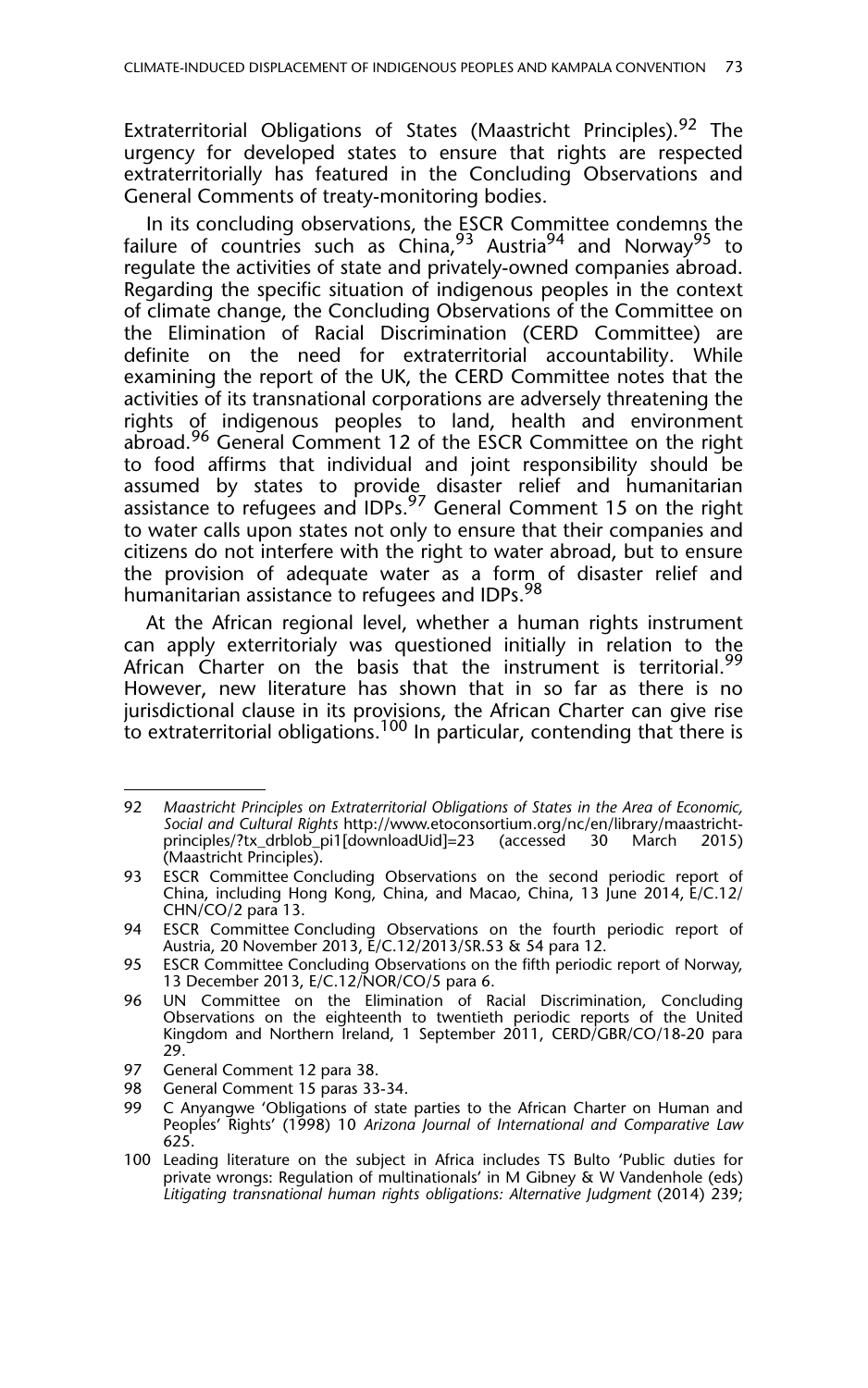no jurisdictional clause in the African Charter limiting the application of rights to the territory of a member state, Bulto concludes that there is '[n]o textual basis to limit the spatial reach of socio-economic rights such as the right to water or correlative state obligations to a state's territorial jurisdiction'.<sup>101</sup> Arguably, the Maastricht Principles. Arguably, the Maastricht Principles, Concluding Observations and General Comments relating to extraterritorial obligations apply to the African Charter by virtue of article 60 which allows for reference to human rights instruments other than the African Charter in interpreting its provisions. Therefore, since the Kampala Convention by virtue of articles 20(1) and (2) accommodates the application of the African Charter, one may argue that the Maastricht Principles, Concluding Observations and General Comments relating to extraterritorial obligations are relevant in the extraterritorial application of the Kampala Convention.

#### **4.1 Climate-induced displacement and indigenous peoples' specific provisions as basis**

Affirming that displacement can result from climatic conditions, the Kampala Convention defines internal displacement as 'the involuntary or forced movement, evacuation or relocation of persons',<sup>102</sup> and article 5(4) requires states to take 'measures to protect and assist persons who have been internally displaced due to natural or humanmade disasters, including climate change'. Also, article 10, which deals with displacement induced by projects, accommodates displacement resulting from ineffectively implemented climate response projects in Africa. As a result, it may be asserted that the Convention is the first international instrument to link climate change to displacement, thus rendering redundant the debate as to whether displacement is linked to climate change.

Although the term 'indigenous peoples' is not used anywhere in the Kampala Convention, it may be concluded from various of its provisions that the instrument speaks to the specific features describing indigenous peoples. The possibility that indigenous communities are included among people affected by climate change is recognised in article 4(5) of the Kampala Convention, which enjoins parties to the Convention to 'protect communities with special attachment to, and dependency, on land due to their particular culture and spiritual values'. In similar vein, the Kampala Convention affirms the need to 'protect individual, collective and cultural properties', and to safeguard areas where IDPs are located from environmental degradation. $^{103}$  Article 11(5) requires states to take

TS Bulto 'Towards rights-duties congruence: Extraterritorial application of the human right to water in the African human rights system' (2011) 29 *Netherlands Quarterly Human Rights* 1.

<sup>101</sup> Bulto (2011) (n 100 above) 39.

<sup>102</sup> Art 1(i) Kampala Convention (n 14 above).

<sup>103</sup> Arts 9(2)(i) & (j) Kampala Convention.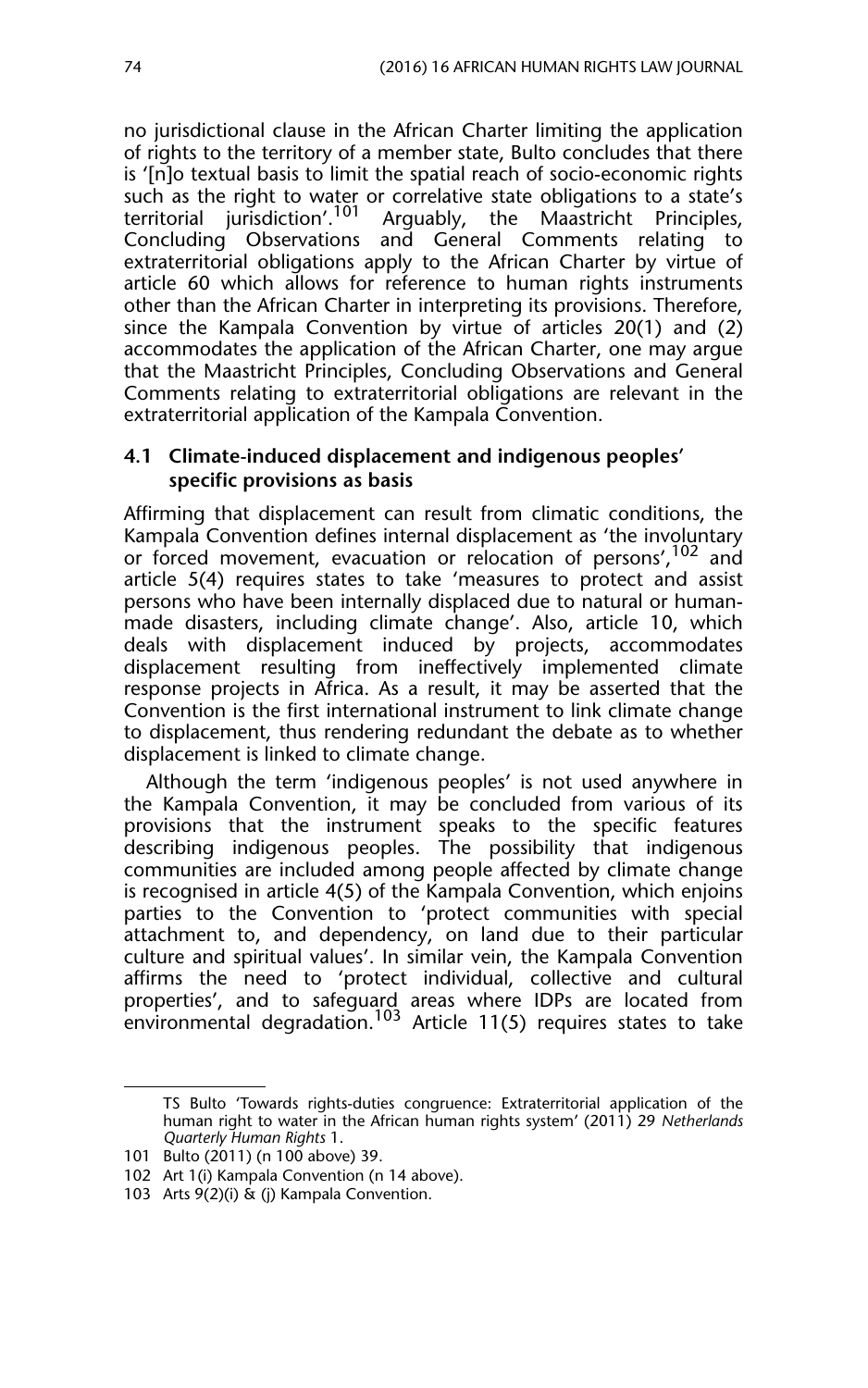measures to 'restore the lands of communities with special dependency and attachment to such lands upon return'. The features emphasised in the foregoing provisions agree with the report of the Working Group which explains special attachment to and use of land, marginalisation and discrimination based on their cultural difference in the description of indigenous peoples.<sup>104</sup> This is consistent with articles 25 and 26 of the UNDRIP which generally safeguard the spiritual and cultural attachment of indigenous peoples to their ancestral lands. These provisions are also in line with the recommendations by the Special Rapporteur on Indigenous Peoples that decisions in relation to the development on indigenous peoples' lands are not taken without genuine and good faith efforts to obtain the free, prior and informed consent of those communities.<sup>105</sup> Accordingly, the inference that may be drawn from these provisions is a legal certainty that the Kampala Convention applies to the climateinduced displacement of indigenous peoples in Africa.

Equally, the evidence that the provisions apply extraterritorially is almost certain. The provisions calling upon states to protect the collective and cultural properties of IDPs, <sup>106</sup> to address environmental degradation in areas of IDPs,<sup>107</sup> and to create and maintain effective registration and personal documentation of IDPs,  $108$  are unique in that they are expected to be achieved within their jurisdiction or effective control. While the reference to areas under 'their effective control' suggests an extraterritorial reach, its scope is, however, debatable. The question is whether the term refers only to activities in an area under military control or whether it can be interpreted to cover activities of non-state actors abroad. Supporting the former interpretation, a case relating to the invasion of the territory of the DRC<sup>109</sup> demonstrates that extraterritorial application of the African Charter is possible, but appears to limit such interpretation to where a state exercises military control abroad. However, it appears that the interpretation need not be limited to military occupation. Although adjudged inadmissible, in discussing the scope of application of the territorial jurisdiction of the European Convention for the Protection of Human Rights and Fundamental Freedoms (European Convention),  $^{\rm 110}$ the case of *Bankovic*<sup>111</sup> is instructive. It recognises that exceptional

<sup>104</sup> Working Group of Experts (n 25 above).

<sup>105</sup> United Nations General Assembly *Report by the Special Rapporteur on the Situation of Human Rights and Fundamental Freedoms of Indigenous People, James Anaya,* 22 February 2010 A/HRC/15 para 92.

<sup>106</sup> Art 9(2)(i) Kampala Convention (n 14 above).

<sup>107</sup> Art 9(2)(J) Kampala Convention.

<sup>108</sup> Art 13(1) Kampala Convention.

<sup>109</sup> *Democratic Republic of the Congo v Burundi, Rwanda and Uganda* (2004) *AHRLR* 19 (ACHPR 2004) paras 79 & 81.

<sup>110</sup> European Convention for the Protection of Human Rights and Fundamental Freedoms, 4 November 1950, 213 UNTS 221.

<sup>111</sup> *Bankovic & Others v Belgium & Others* [2001] ECHR 970 para 67.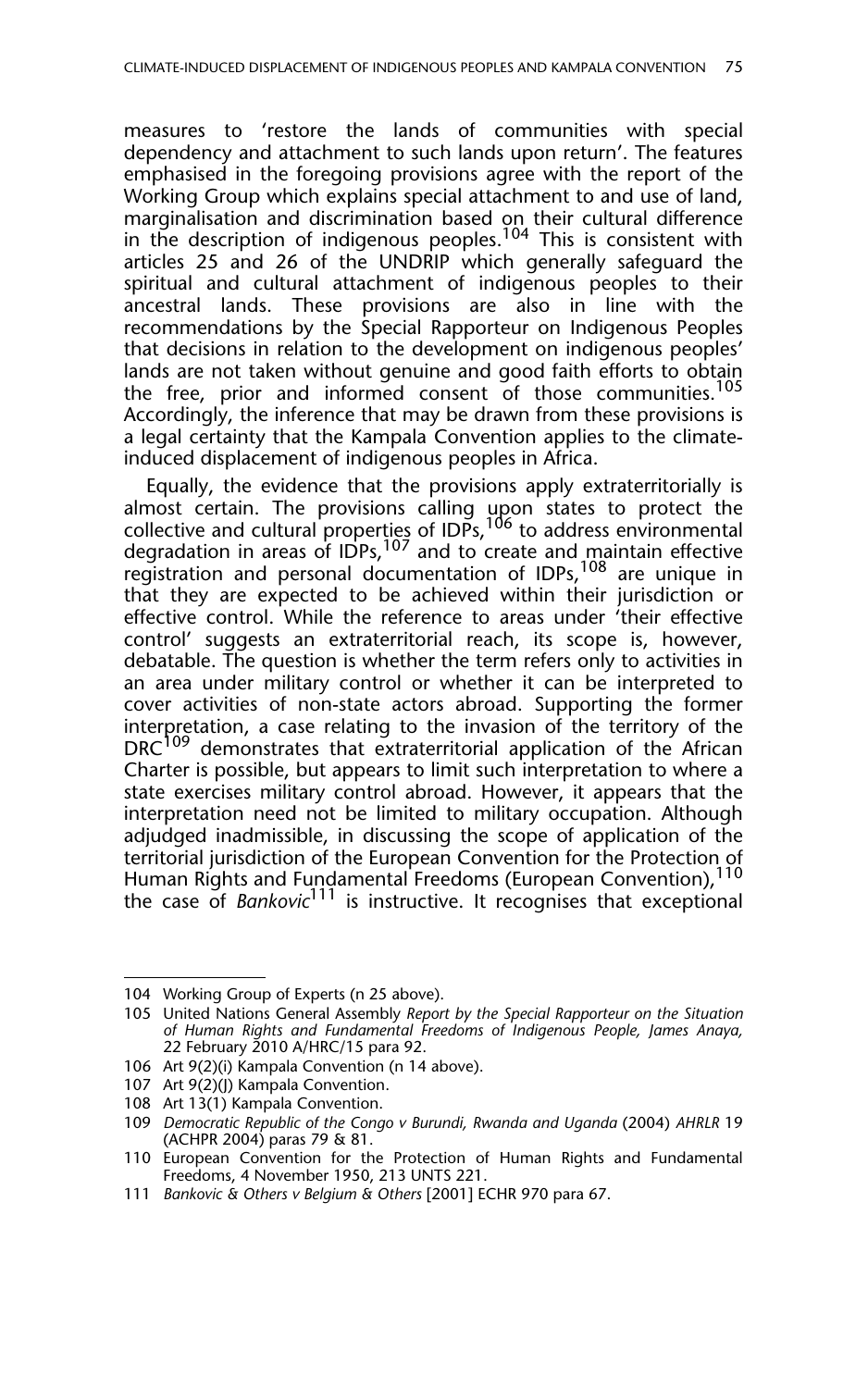circumstances, other than the factor of 'military control', may allow for the extraterritorial application of the European Convention.

Therefore, the decision in *Bankovic* is useful to validate the assumption that, where a non-state actor belonging to one state but conducting activities in another state embarks upon climate response projects which results in the internal displacement of indigenous communities from their lands, this should constitute an exceptional circumstance necessitating the accountability of the former state. This is particularly so in the context of the Kampala Convention which in article 3(1)(h) urges state parties to ensure the accountability of nonstate actors, which include multinational companies, for their involvement in displacement. This reasoning is supported by the Concluding Observations and General Comments of international monitoring bodies, particularly the CERD Committee, which affirms that the rights of indigenous peoples should be protected extraterritorially<sup>112</sup> as applicable under article 61 of the African Charter and, by implication, articles 20(1) and (2) of the Kampala Convention. It is reinforced by Resolution 157 of the African Commission which calls for the inclusion of indigenous peoples in climate-related actions and instruments.<sup>113</sup>

#### **4.2 Applying obligations capable of extraterritorial interpretation**

The Kampala Convention provides for the obligations of different stakeholders in internal displacement. The obligations of state parties with regard to protection from internal displacement and protection and assistance are set out in articles 4, 5 and 9 respectively. The obligations with regard to displacement induced by projects, sustainable return and relocation and compensation are set out in articles 10, 11 and 12 respectively. Article 6 deals with obligations relating to international organisations and humanitarian agencies, while article 8 deals with obligations of the African Union (AU). These obligations are generally couched without specifying jurisdiction, which is not unintended: Where the contrary is intended, the Kampala Convention is specific. For instance, the obligation to provide humanitarian assistance and protection in article  $\overline{5}(1)$  is territorial in the sense that it is limited to the IDPs in their territory or jurisdiction.<sup>114</sup> These obligations, arguably, apply extraterritorially in addressing the climate-induced displacement of indigenous peoples by states in and outside Africa.

#### **4.2.1 Obligations applicable among states in Africa**

The Kampala Convention is unique in that the above provisions relating to different actors on the subject of displacement are situated in the context of states' obligations to respect, protect, fulfil and

<sup>112</sup> CERD Committee (n 96 above).

<sup>113</sup> Resolution 153 (n 17 above).

<sup>114</sup> Art 5(1) Kampala Convention (n 14 above).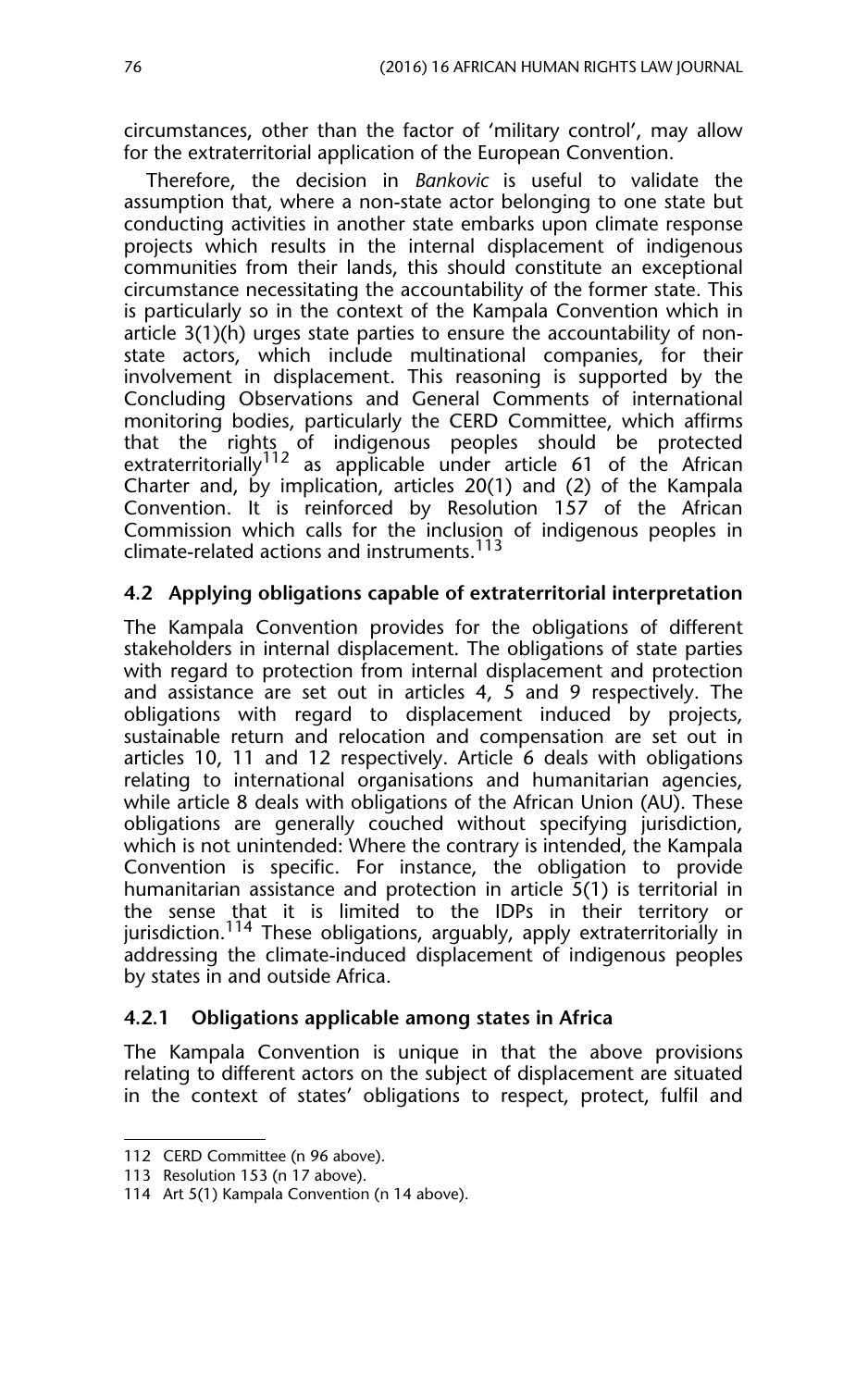promote rights.<sup>115</sup> These obligations may be substantiated by the jurisprudence of the African Commission and the Maastricht Principles. The jurisprudence of the Commission in the *SERAC* case<sup>116</sup> sets out four tiers of obligations, namely, the obligations to respect, protect, fulfil and promote rights. Furthermore, as mentioned earlier, the Maastricht Principles are important in motivating the Kampala Convention by virtue of article 61 of the African Charter. Using the jurisprudence of the African Commission and the Maastricht Principles as a guide, the extraterritorial application of the Kampala Convention may be advanced.

According to the African Commission, the obligation to respect connotes that states should not interfere in the enjoyment of rights of collective groups.<sup>117</sup> According to the Maastricht Principles, the extraterritorial obligation to respect requires states to refrain from direct conduct which may hinder the realisation of rights outside their territories.<sup>118</sup> The Kampala Convention has provisions which may be used to ensure the obligation to 'respect' the rights of indigenous peoples in the context of climate-induced displacement. These include provisions which call on state parties to 'refrain from, prohibit and prevent arbitrary displacement of populations'.<sup>119</sup> In the context of climate-induced displacement and indigenous peoples, the extraterritorial obligation to 'respect' signifies that no state in Africa should, by itself or through its agents, be involved in climate response projects which may bring about the displacement of indigenous communities in another African state. It connotes that where involvement in such projects is inevitable, the rights of indigenous communities should not in the process be compromised. Accordingly, a state involved in biofuel projects or other climate-related initiatives, such as REDD+ and CDM, which occasions displacement and undermines the rights of indigenous peoples in another state, contradicts the obligation to respect under the Kampala Convention.

In discussing the obligation to protect, the African Commission enjoins states to adopt measures, including legislation, and to provide effective remedies for the protection of rights holders 'against political, economic and social interferences' and to regulate non-state actors to ensure that their operations do not hinder the realisation of rights.<sup>120</sup> The Maastricht Principles explain the 'obligation to protect' as requiring that states should adopt appropriate measures to ensure that their non-state actors do not hamper the realisation of rights abroad. Where they cannot regulate their conduct, they should influence the conduct of non-state actors and co-operate to ensure

<sup>115</sup> Preamble Kampala Convention.

<sup>116</sup> *SERAC* case (n 71 above).

<sup>117</sup> *SERAC* case para 45.

<sup>118</sup> Maastricht Principles (n 92 above) Principles 20-22; De Schutter et al (n 74 above) 1126-1133.

<sup>119</sup> Arts 3(1)(a), (d) & 4(1) Kampala Convention (n 14 above).

<sup>120</sup> *SERAC* case (n 71 above) para 46.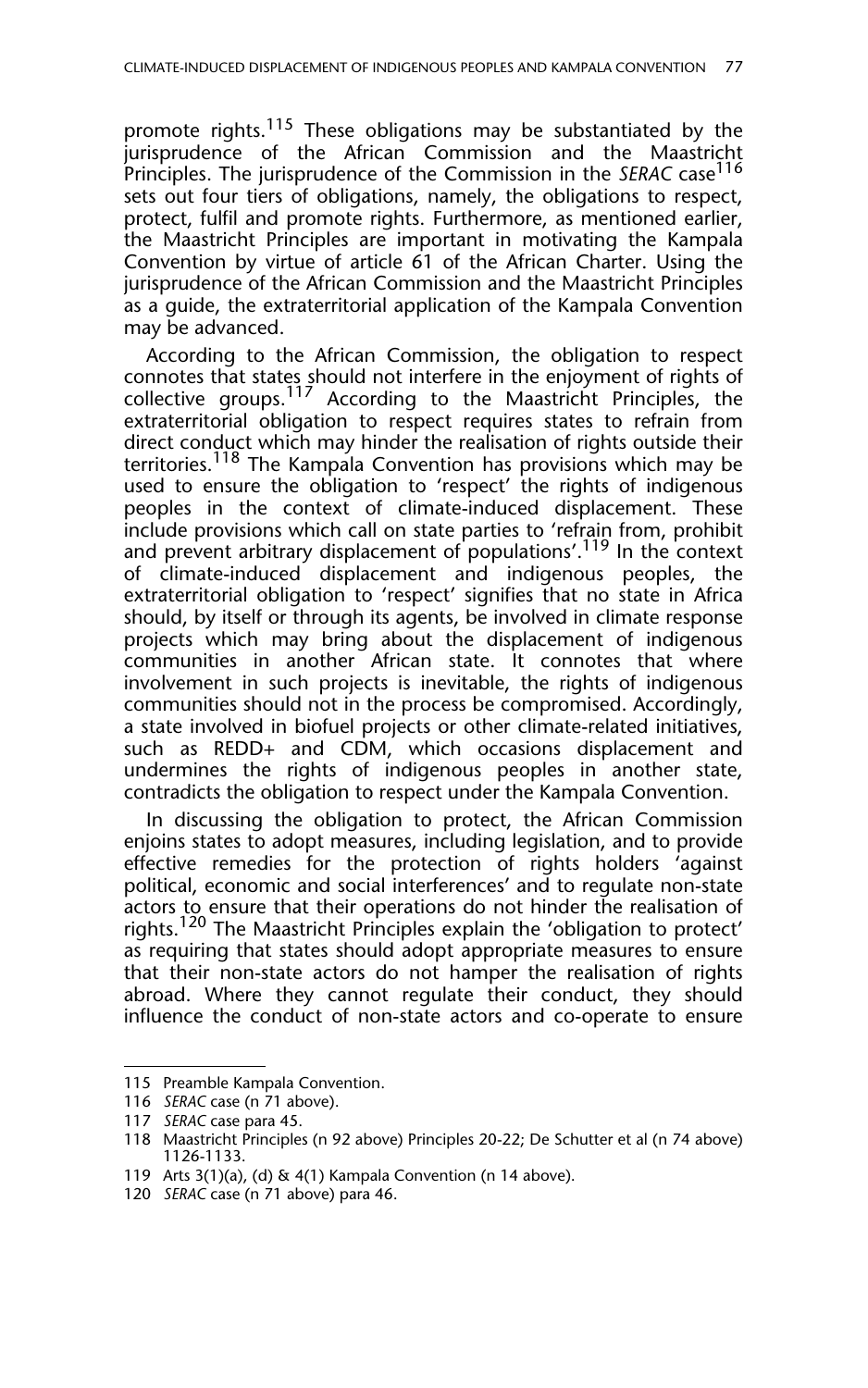that rights are not impeded extraterritorially by non-state actors. This mode of protection involves the creation of an appropriate atmosphere and framework through a mix of laws and regulations so that beneficiaries of rights can achieve their rights.121 The Kampala Convention requires states to formulate regulation and to ensure the accountability of non-state actors.<sup>122</sup> The displacement of indigenous peoples by climate-related activities of a state or its agents in another state shows that participating non-state actors from a state in Africa operating in another African state are not necessarily subject to any law in their home country requiring them to respect rights abroad. Such failure is in breach of the obligation to protect which African states owe to one another under the Kampala Convention.

The obligation to 'fulfil', according to the African Commission, requires states to mobilise 'its machinery towards the actual realisation of the rights'.<sup>123</sup> It entails the provision of 'basic needs such as food or resources that can be used for food'.<sup>124</sup> According to the Maastricht Principles, the extraterritorial implication of the obligation to 'fulfil' involves the co-ordination and allocation of responsibilities, the use of maximum abilities and resources, co-operation, request and response to international assistance and co-operation.<sup>125</sup> The Kampala Convention urges state parties to make available, as far as possible, the necessary funds for protecting IDPs without prejudice to international support.<sup>126</sup> The assistance includes the provision of food, water, shelter and medical care for the necessary protection of  $IDPs.<sup>127</sup>$  The urgency of assistance in the context of a harsh environmental situation is discussed by the Indian Supreme Court in *Peoples' Union for Civil Liberties v Union of India*. 128 In that case*,* the Supreme Court of India was approached for relief when several states in India faced an acute drought. The Court ordered that 'food is provided to the aged, disabled, destitute, women, destitute men who are in danger of starvation, pregnant and lactating women and destitute children'.129 Indirectly, the non-viability of land underlying the displacement of indigenous peoples reflects inadequate assistance or the failure by a state to seek assistance and/or to co-operate, a situation which contradicts the extraterritorial obligation to fulfil the rights of indigenous peoples displaced by climate change.

<sup>121</sup> Maastricht Principles (n 92 above) Principles 24-27; De Schutter et al (n 74 above) 1133-1145.

<sup>122</sup> Arts 3(1)(i), 3(2)(a) & 14(4) Kampala Convention (n 14 above).

<sup>123</sup> *SERAC* case (n 71 above) para 47.

<sup>124</sup> As above.

<sup>125</sup> Maastricht Principles (n 92 above) Principles 29-35; De Schutter et al (n 74 above) 1145-1159.

<sup>126</sup> Art 3(2)(d) Kampala Convention (n 14 above).

<sup>127</sup> Art 9(2)(b) Kampala Convention.

<sup>128 (</sup>Civil) 196 of 2001 (SC).

<sup>129</sup> As above.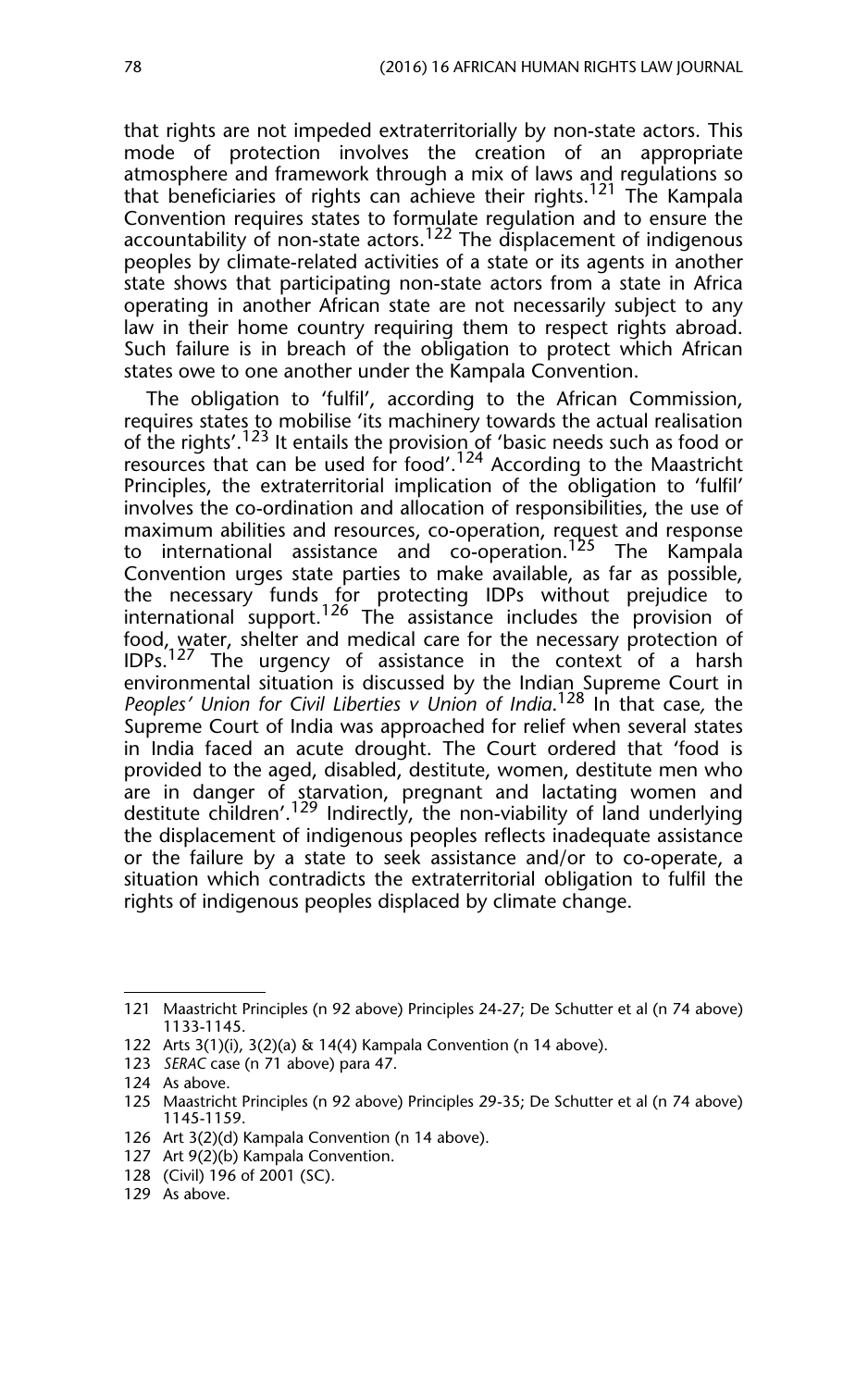The African Commission explains the obligation to promote the enjoyment of all human rights as entailing that state parties should ensure 'that individuals are able to exercise their rights, for example, by promoting tolerance, raising awareness, and even building infrastructures<sup>7.130</sup> Its extraterritorial connotation is explained by the Maastricht Principles to include the observance of principles such as informed participation $^{131}$  and impact assessment. $^{132}$  This obligation is evident in the provisions of the Kampala Convention that aim at promoting sustainable livelihood among IDPs,<sup>133</sup> and ensuring the protection of communities culturally and spiritually dependent on lands.<sup>134</sup> Further, it is exemplified by the Kampala Convention which provides for consultation and participation of IDPs in decision making,<sup>135</sup> and the socio-economic and environmental impact assessment of projects related to development.<sup>136</sup> While these provisions generally relate to IDPs, is not difficult to imagine that it serves the purpose of indigenous peoples, considering its similarity with indigenous peoples' rights regime.<sup>137</sup> Therefore, interpreting the extraterritorial obligation to promote under the Kampala Convention implies that a state sourcing non-state actors operating in another state in Africa should encourage such actors to embark on programmes and activities which strengthen and do not undermine the cultural distinctiveness of indigenous peoples abroad. To act otherwise is to be in breach of the obligation to promote rights under the Kampala Convention.

Overall, in respect of the foregoing extraterritorial obligations, indigenous peoples should be able to lodge complaints against the state whose extraterritorial conduct or omission underlies climateinduced displacement before the African Commission or African Court, provided the article 34(6) requirement of the African Court Protocol has been made.<sup>138</sup> This is in accordance with article 20(3) of the Kampala Convention, which allows an IDP to lodge a complaint before the African Commission or Court, as appropriate.

#### **4.2.2 Obligations applicable to developed states outside Africa**

States outside Africa are not bound by the Kampala Convention in that they are not parties to the instrument. Hence, the discussion of

<sup>130</sup> *SERAC* case (n 71 above) para 46.

<sup>131</sup> Maastricht Principles (n 92 above) Principle 7.

<sup>132</sup> Maastricht Principles (n 92 above) Principle 14.

<sup>133</sup> Art 3(1)(k) Kampala Convention (n 14 above).

<sup>134</sup> Art 4(5) Kampala Convention.

<sup>135</sup> Arts 10(2) & 9(2)(l) Kampala Convention.

<sup>136</sup> Art 10(3) Kampala Convention.

<sup>137</sup> See UNDRIP arts 15, 17, 30, 36 & 38 dealing with consultation and consent; Anaya's *Botswana Report* (n 105 above).

<sup>138</sup> Protocol to the African Charter on Human and Peoples' Rights on the Establishment of an African Court on Human and Peoples' Rights, adopted in Addis Ababa, Ethiopia on 10 June 1998, entered into force on 25 January 2004.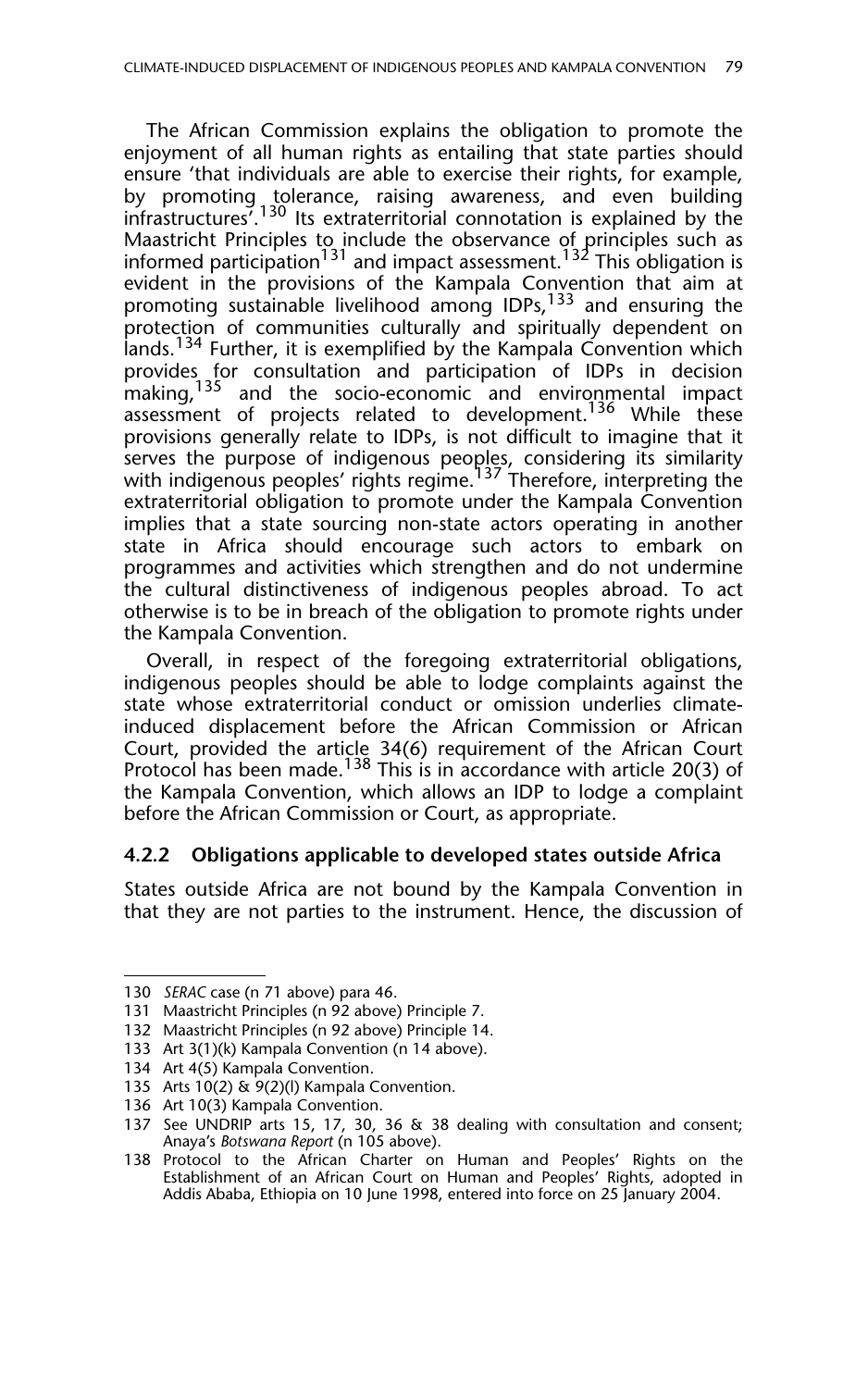their obligations cannot be articulated by using the framework of the extraterritorial obligation to respect, protect, fulfil and promote rights under the Kampala Convention. For the same reason, indigenous peoples displaced by climate change cannot litigate under the instrument against states outside Africa. However, there are provisions in the instrument which justify a proposition that developed states can indirectly be accountable for their extraterritorial conduct or omission underlying the climate-induced displacement of indigenous peoples in Africa. The specific provisions fall under the obligations of the AU to 'co-ordinate mobilisation of international resources for the assistance and protection of IDPs'.<sup>139</sup> The fulfilment of this role entails 'collaboration with international organisations and humanitarian agencies, civil society organisations and other relevant actors' to support concerned state parties.<sup>140</sup> The AU is also tasked with cooperating with African states and other actors for the protection of and assistance to IDPs.<sup>141</sup> The fact that these provisions highlight the relevance of 'international organisations and humanitarian agencies, civil society organisations and other actors', without limiting this to Africa, suggests that the reach for international support for IDPs extends beyond Africa.<sup>142</sup> This construction is supported by the Maastricht Principles, which recognise the role of international assistance and co-operation of organisations and humanitarian agencies, civil society organisations and other actors.<sup>143</sup>

In the context of indigenous peoples displaced by climate change, there are grounds to expect that the request and response to such assistance extend to developed states outside Africa. Developed states listed under the UNFCCC and Kyoto Protocol already have a commitment to provide different forms of assistance, including the promotion, facilitation and provision of finances and appropriate technology, practices and processes to address the adverse effect of climate change in developing states, including Africa.<sup>144</sup> An important platform to negotiate and harvest the commitment under the UNFCCC is the Conference of Parties (COP), which is made up of state parties and acts as the main forum of elaborating the climate change regime.<sup>145</sup> Since states in Africa participate in the discussion

<sup>139</sup> Art 8(3)(b) Kampala Convention (n 14 above).

<sup>140</sup> Art 8(3)(c) Kampala Convention.

<sup>141</sup> Art 8(3)(d) Kampala Convention.

<sup>142</sup> International organisations in developed countries, according to *The Economist*, deliver more aid than the UN system; see *The Economist* 'The non-governmental order' 11 December 1999 20; also see E Ferris 'Faith-based and secular humanitarian organisations' (2005) 87 *International Review of the Red Cross* 1.

<sup>143</sup> De Schutter et al (n 74 above) 1104.

<sup>144</sup> Art 4(1)(b) UNFCCC; Arts 10(c) & 11(2)(a)(b) Kyoto Protocol (n 21 above).

<sup>145</sup> Art 7 UNFCCC; D Bodansky 'International law and the design of a climate change regime' in U Luterbacher & DF Sprinz (eds) *International relations and global climate change* (2001) 201 213.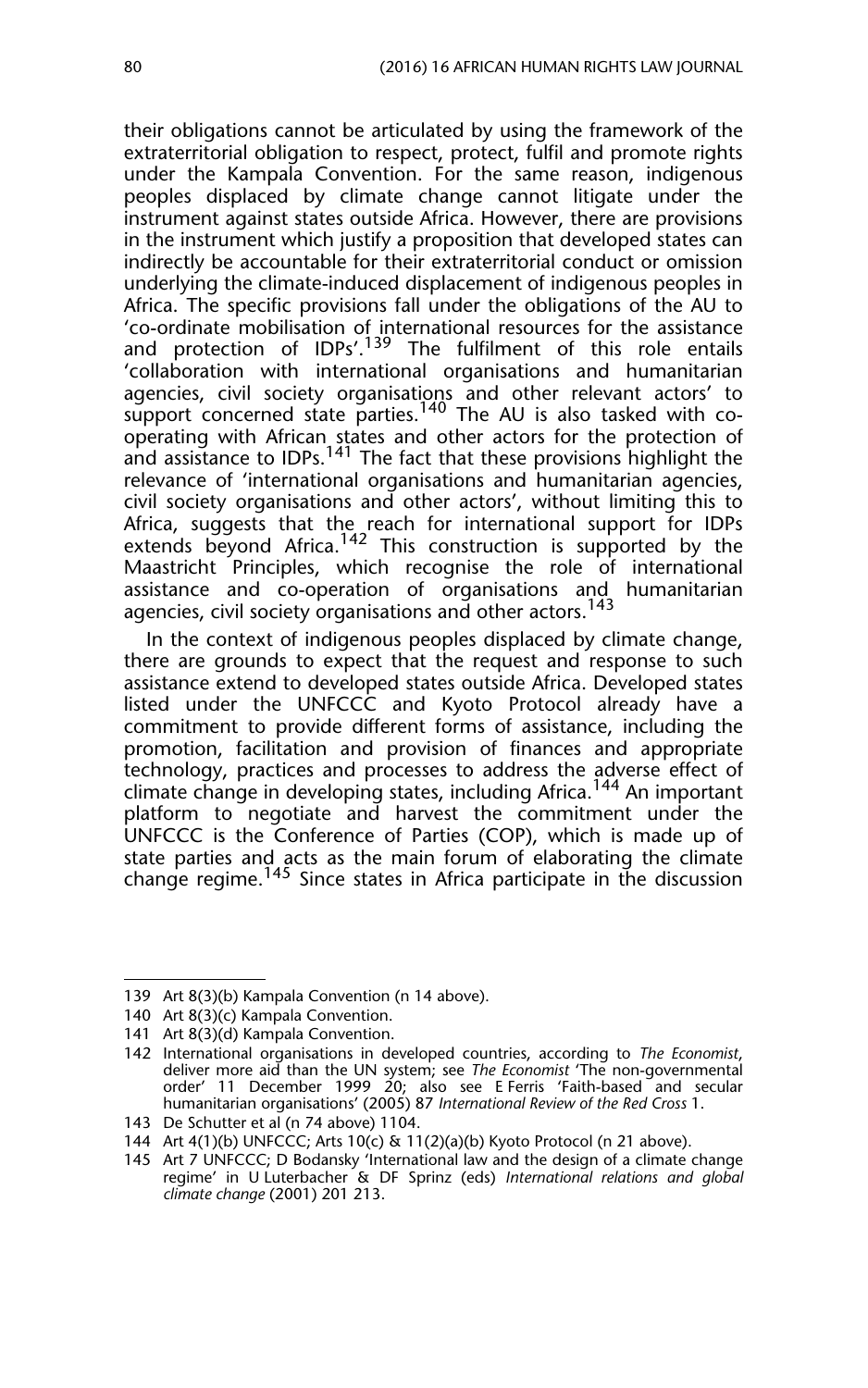at the COP as a group,  $146$  in line with its obligations under the Kampala Convention, it is logical to expect the AU to use this medium to mobilise international resources for the assistance and resources required to address the climate-related displacement of indigenous peoples. By doing so, the AU will be aligning developed states outside Africa with the obligations under the Kampala Convention.

Where the AU fails to perform the role above, it is debatable whether indigenous peoples affected by climate-induced displacement can hold it accountable before the African Commission or African Court. In *Femi Falana v African Union*, 147 the Court held that an individual complaint against the AU by a non-state entity and state party that has not made a declaration pursuant to 34(6) of the African Court Protocol is impossible. In its analysis, the Court relied on article 34 of the 1986 Vienna Convention on the Law of Treaties between States and International Organisations or between International Organisations148 to hold that 'as far as an international organisation is not a party to a treaty, it cannot be subject to legal obligations arising from that treaty'.<sup>149</sup>

However, it is doubtful whether the above reasoning will apply to the application of the Kampala Convention. There are grounds to infer that the *Falana* case can be distinguished and that, unlike the African Charter and the African Court Protocol, the AU can be accountable under the Kampala Convention. First, the Court in the *Falana* case expressed itself on the African Charter and the Court Protocol which have no specific provision on AU obligations, but not on the Kampala Convention in which obligations for the AU are clearly set out. Second, it is clear that in respect of the AU obligations, relief may be sought by complainants by virtue of article 20(3) of the Kampala Convention which saves the right to lodge complaints, a provision which suggests that since the AU enjoys the legal capacity to act, a complaint can be lodged against it. Third, if applied without distinction, the position of the African Court in the *Falana* case, that the AU cannot answer for its conduct except if it is a party to an instrument of its member states,<sup>150</sup> will render the AU obligations under the Kampala Convention non-justiciable. This is because it signifies that in so far as the AU remains a non-party to the Kampala Convention, no complaint in relation to its obligations under the instrument can successfully be lodged before the African Commission or African Court. Arguably, such a legal consequence is inconsistent

<sup>146</sup> W Scholtz 'The promotion of regional environmental security and Africa's common position on climate change' (2010) 10 *African Human Rights Law Journal* 1.

<sup>147</sup> Application 001/2011, judgment delivered on 26 June 2012.

<sup>148</sup> United Nations Vienna Convention on the Law of Treaties between States and International Organisations or between International Organisations, 12 March 1986.

<sup>149</sup> *Falana* case (n 147 above) para 71.

<sup>150</sup> *Falana* case para 71; also see the separate opinion of Judge Fatsah Ouguergouz, para 32.